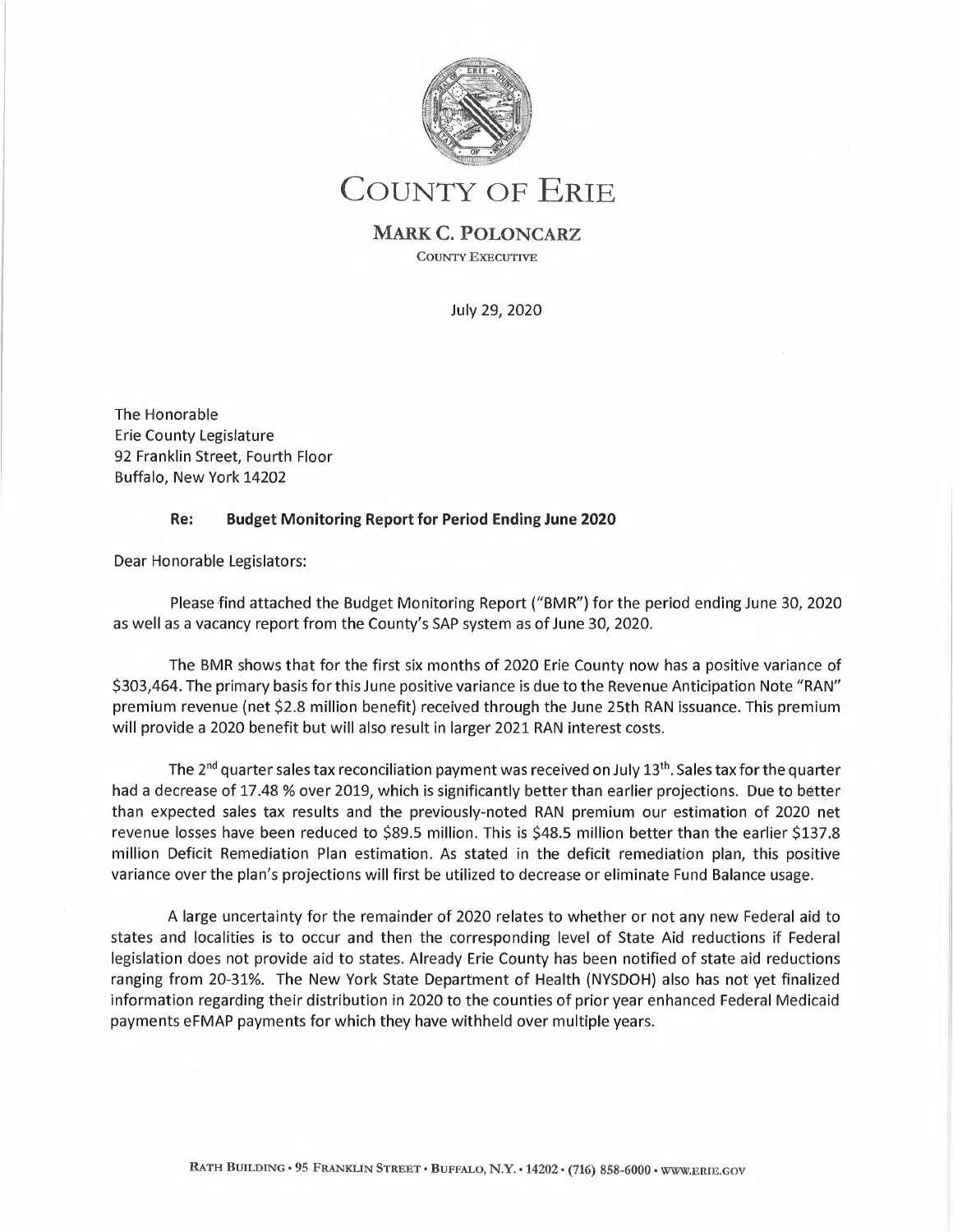I am available to attend a meeting of your Honorable Body's Finance and Management Committee to discuss this report and other fiscal matters.

Sincerely yours,

 $\ell$ wds

Robert W. Keating Director of Budget and Management

RWK Attachment

cc: Erie County Executive Mark C. Poloncarz Erie County Fiscal Stability Authority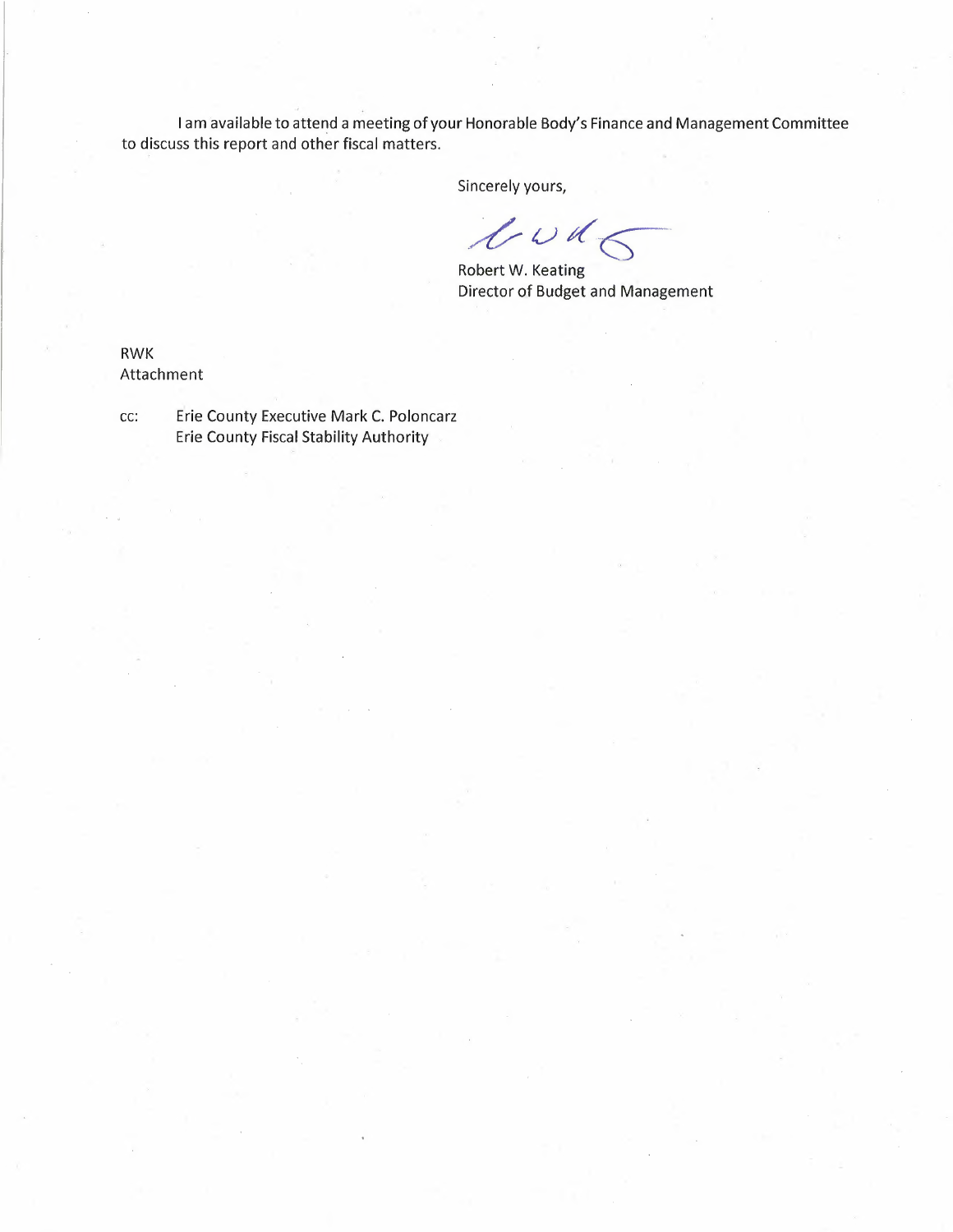| <b>Account Type</b>                         | <b>Annual Budget</b> | <b>Period Budget</b><br>January-June | <b>Actuals</b><br>January-June | Period<br>Available<br><b>Budget</b> | % of Period<br><b>Budget</b><br>Consumed |               | % of Annual<br><b>Budget</b><br>Consumed |
|---------------------------------------------|----------------------|--------------------------------------|--------------------------------|--------------------------------------|------------------------------------------|---------------|------------------------------------------|
| Revenue                                     |                      |                                      |                                |                                      |                                          |               |                                          |
| $**$<br><b>Property Tax</b>                 | 279,863,754-         | 279,863,754-                         | 279,863,754-                   | 0-                                   | 100.00%                                  | 0-            | 100.00%                                  |
| **<br><b>Property Tax Related</b>           | 11,264,806-          | 6,135,971-                           | 6,018,273-                     | 117,699-                             | 98.08%                                   | 5,246,533-    | 53.43%                                   |
| **<br>Sales Tax                             | 379,638,760-         | 211,984,985-                         | 211,984,984-                   |                                      | 100.00%                                  | 167,653,776-  | 55.84%                                   |
| **<br>Sales Tax to Local Govt.              | 261, 125, 483-       | 146,468,346-                         | 146,468,345-                   | 0-                                   | 100.00%                                  | 114,657,138-  | 56.09%                                   |
| **<br><b>Other Sources</b>                  | 31,414,849-          | 20,072,436-                          | 24,512,815-                    | 4,440,379                            | 122.12%                                  | 6,902,034-    | 78.03%                                   |
| ∣∗∗<br>Fees, Fines or Charges               | 29,205,887-          | 18,315,013-                          | 17,394,435-                    | 920,578-                             | 94.97%                                   | 11,811,452-   | 59.56%                                   |
| $**$<br><b>Appropriated Fund Balance</b>    | 25,150,000-          |                                      |                                |                                      | #DIV/0!                                  | 25,150,000-   | 0.00%                                    |
| ***<br><b>Local Source Revenue</b>          | 1,017,663,539-       | 682,840,504-                         | 686,242,605-                   | 3,402,101                            | 100.50%                                  | 331,420,933-  | 67.43%                                   |
| $***$<br><b>Federal Revenue</b>             | 171, 165, 647        | 89,555,555-                          | 80,353,866-                    | 9.201.690-                           | 89.73%                                   | 90,811,781-   | 46.95%                                   |
| $***$<br><b>State Revenue</b>               | 163,911,145-         | 91,028,846-                          | 83,681,591-                    | 7,347,255-                           | 91.93%                                   | 80,229,554-   | 51.05%                                   |
| $***$<br><b>Interfund Revenue</b>           | 3,920,843-           | 2,436,314-                           | 2,436,314-                     |                                      | 100.00%                                  | 1,484,529-    | 62.14%                                   |
| ****<br><b>County Revenue</b>               | 1,356,661,174-       | 865,861,219-                         | 852,714,377-                   | 13,146,842-                          | 98.48%                                   | 503,946,797-  | 62.85%                                   |
| Expense<br>$\star\star$<br><b>Salaries</b>  | 216,115,499          | 101,425,579                          | 95,464,893                     | 5,960,686                            | 94.12%                                   | 120,650,606   | 44.17%                                   |
| **<br>Non-Salaries                          | 24,399,368           | 10,944,205                           | 9,851,326                      | 1,092,879                            | 90.01%                                   | 14,548,042    | 40.38%                                   |
| **<br><b>Countywide Adjustments</b>         | 14,002,870-          | 6,262,875-                           |                                | 6,262,875-                           | 0.00%                                    | 14,002,870-   | 0.00%                                    |
| $***$<br><b>Personnel Related Expense</b>   | 226,511,997          | 106,106,909                          | 105,316,219                    | 790,690                              | 99.25%                                   | 121, 195, 778 | 46.49%                                   |
| $***$<br><b>Fringe Benefit Total</b>        | 96,176,938           | 52,505,088                           | 51,892,417                     | 612,672                              | 98.83%                                   | 44,284,521    | 53.96%                                   |
| $\star\star$<br><b>Supplies and Repairs</b> | 9,856,111            | 4,847,942                            | 2,802,631                      | 2,045,311                            | 57.81%                                   | 7,053,480     | 28.44%                                   |
| **<br>Other                                 | 26,220,479           | 12,264,176                           | 10,913,893                     | 1,350,282                            | 88.99%                                   | 15,306,586    | 41.62%                                   |
| $**$<br>Contractual                         | 456,328,128          | 251,379,306                          | 249,233,808                    | 2,145,498                            | 99.15%                                   | 207,094,320   | 54.62%                                   |
| **<br>Equipment                             | 3,659,755            | 2,353,121                            | 1,624,648                      | 728,473                              | 69.04%                                   | 2,035,108     | 44.39%                                   |
| $**$<br>Allocations                         | 73,993,663           | 27,024,945                           | 26,086,744                     | 938,201                              | 96.53%                                   | 47,906,919    | 35.26%                                   |
| $**$<br>Program Specific                    | 472,652,347          | 258,986,978                          | 254,182,661                    | 4,804,317                            | 98.14%                                   | 218,469,686   | 53.78%                                   |
| $**$<br><b>Debt Services</b>                | 60,631,822           | 40,119,988                           | 40,085,126                     | 34,862                               | 99.91%                                   | 20,546,696    | 66.11%                                   |
| $***$<br>All Other Operating Expense        | 1,103,342,305        | 596,976,457                          | 584,929,512                    | 12,046,945                           | 97.98%                                   | 518,412,794   | 53.01%                                   |
| <b>County Expense</b>                       | 1,426,031,240        | 755,588,454                          | 742,138,147                    | 13,450,307                           | 98.22%                                   | 683,893,093   | 52.04%                                   |
|                                             |                      |                                      |                                |                                      |                                          |               |                                          |
| $x***$ Net                                  | 69,370,067           | 110,272,765-                         | 110,576,229-                   | 303,464                              |                                          | 179,946,296   |                                          |

# **January-June 2020 Budget Monitoring Report (BMR)**

#### Note on the **BMR:**

The BMR helps the Budget Office identify, understand and resolve financial issues that may emerge during the year. The positive variance indicated should not be interpreted as a projection of year end balance but should be understood as an indication that actuals are staying within budget for the period.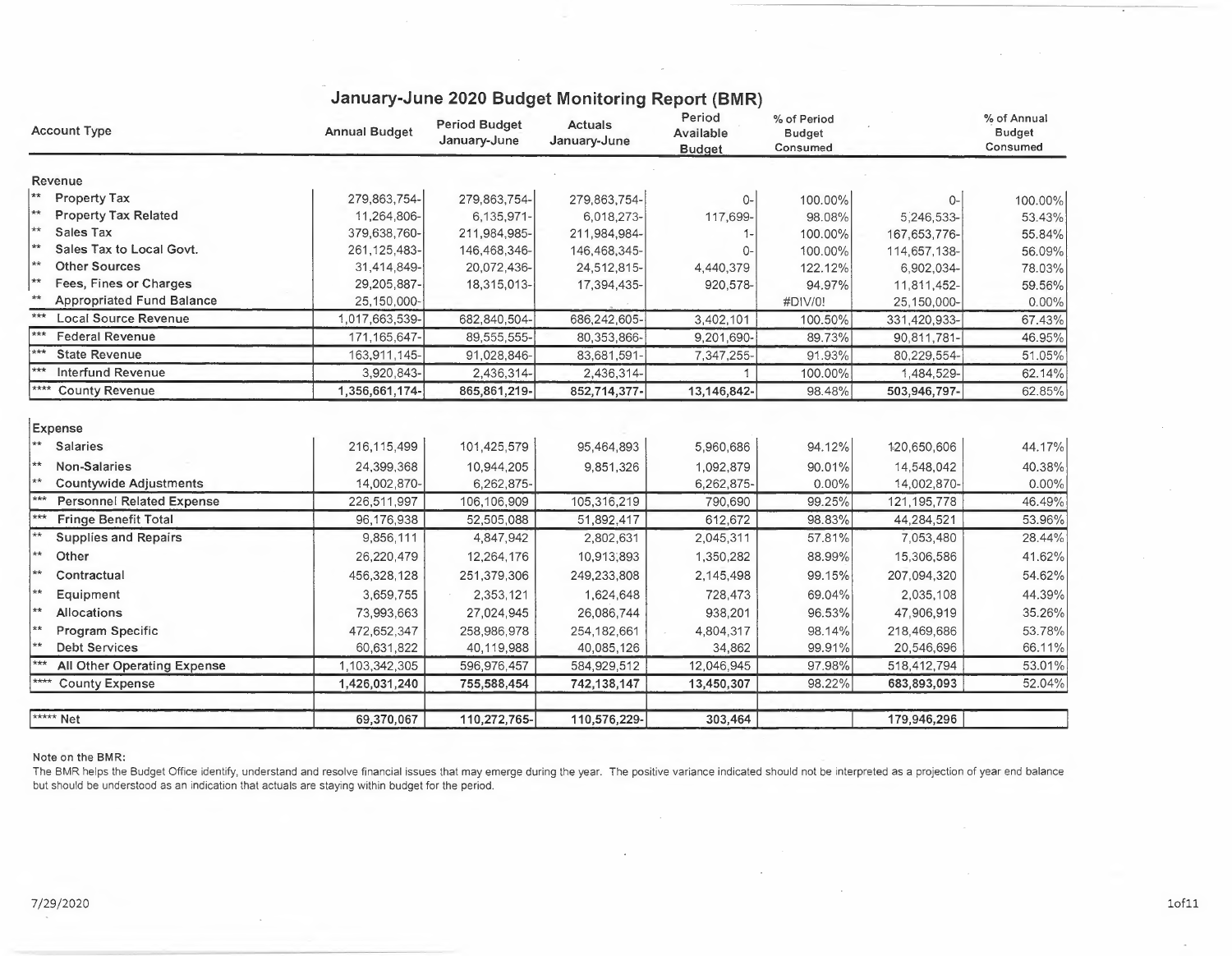## **January-June 2020 Budget Monitoring Report Detail by Account**

| <b>Account Type</b>                       | <b>Annual Budget</b> | <b>Period Budget</b><br>January-June | <b>Actuals</b><br>January-June | Period<br>Available<br><b>Budget</b> | % of Period<br><b>Budget</b><br>Consumed | Annual<br>Available<br><b>Budget</b> | % of Annual<br><b>Budget</b><br>Consumed | <b>Comments/Key Items</b>                                                                       |
|-------------------------------------------|----------------------|--------------------------------------|--------------------------------|--------------------------------------|------------------------------------------|--------------------------------------|------------------------------------------|-------------------------------------------------------------------------------------------------|
| Revenue                                   |                      |                                      |                                |                                      |                                          |                                      |                                          |                                                                                                 |
| 400000 Real Property Taxes                | (279, 863, 754)      | (279, 863, 754)                      | (279, 863, 754)                | (0)                                  | 100.00%                                  | (0)                                  | 100.00%                                  |                                                                                                 |
| **<br>Property Tax                        | (279, 863, 754)      | (279, 863, 754)                      | (279, 863, 754)                | (0)                                  | 100.00%                                  | (0)                                  | 100.00%                                  |                                                                                                 |
| 400010 Exemption Removal                  | (863, 146)           | (863, 146)                           | (872, 391)                     | 9,245                                | 101.07%                                  | 9,245                                | 101.07%                                  |                                                                                                 |
| 400030 Gn/Sale-Tax Acq Prop               | (5,000)              | (4, 144)                             | (4,000)                        | (144)                                | 96.53%                                   | (1,000)                              | 80.00%                                   |                                                                                                 |
| 400040 Other Pay/Lieu-Tax                 | (5, 140, 000)        | (5,060,000)                          | (4,938,920)                    | (121,080)                            | 97.61%                                   | (201,080)                            | 96.09%                                   |                                                                                                 |
| 400050 Int&Pen on R P Taxes               | (13,800,624)         | (201, 260)                           | (201, 260)                     | $\circ$                              | 100.00%                                  | (13,599,364)                         | 1.46%                                    |                                                                                                 |
| 400060 Omitted Taxes                      | (7,500)              | (7,500)                              | (1,780)                        | (5, 720)                             | 23.74%                                   | (5, 720)                             | 23.74%                                   |                                                                                                 |
| 466060 Prop Tax Rev Adjust                | 8,551,464            | 78                                   | 78                             | 0                                    | 100.00%                                  | 8,551,386                            | 0.00%                                    |                                                                                                 |
| <b>Property Tax Related</b>               | (11, 264, 806)       | (6, 135, 971)                        | (6,018,273)                    | (117, 699)                           | 98.08%                                   | (5, 246, 533)                        | 53.43%                                   |                                                                                                 |
| 402000 Sales Tax EC Purp                  | (143, 151, 629)      | (79, 932, 266)                       | (79, 932, 266)                 | (0)                                  | 100.00%                                  | (63, 219, 363)                       | 55.84%                                   | Sales Tax                                                                                       |
| 402100 1% Sales Tax-EC Purp               | (135, 155, 168)      | (75, 466, 537)                       | (75, 466, 536)                 | (0)                                  | 100.00%                                  | (59,688,632)                         |                                          | The Div. of Budget will continue to closely<br>55.84% monitor the impact from COVID-19 to sales |
| 402120 .25% Sales Tax                     | (33, 777, 321)       | (18, 862, 061)                       | (18,862,061)                   | $\circ$                              | 100.00%                                  | (14, 915, 260)                       | 55.84%                                   | tax to ascertain the overall impact on the                                                      |
| 402130 .5% Sales Tax                      | (67, 554, 642)       | (37, 724, 122)                       | (37, 724, 122)                 | (0)                                  | 100.00%                                  | (29,830,520)                         | 55.84%                                   | 2020 budget.                                                                                    |
| Sales Tax                                 | (379, 638, 760)      | (211, 984, 985)                      | (211, 984, 984)                | (1)                                  | 100.00%                                  | (167, 653, 776)                      | 55.84%                                   |                                                                                                 |
| 402140 Sales Tax to Loc Gov               | (261, 125, 483)      | (146, 468, 346)                      | (146, 468, 345)                | (0)                                  | 100.00%                                  | (114, 657, 138)                      | 56.09%                                   |                                                                                                 |
| $\ast$ $\ast$<br>Sales Tax to Local Govt. | (261, 125, 483)      | (146, 468, 346)                      | (146, 468, 345)                | (0)                                  | 100.00%                                  | (114, 657, 138)                      | 56.09%                                   |                                                                                                 |
| 402300 Hotel Occupancy Tax                | (2,600,000)          | (1,923,589)                          | (1,923,589)                    | $\circ$                              | 100.00%                                  | (676, 411)                           | 73.98%                                   |                                                                                                 |
| 402500 Off Track Par-Mu Tax               | (337,040)            | (47, 445)                            | (47, 445)                      | 0                                    | 100.00%                                  | (289, 595)                           | 14.08%                                   |                                                                                                 |
| 402510 Video Lottery Aid                  | (288, 560)           | (288, 560)                           | (230, 848)                     | (57, 712)                            | 80.00%                                   | (57, 712)                            | 80.00%                                   |                                                                                                 |
| 402610 Medical Marj Exc Tax               | (167, 452)           | (83, 726)                            | 0                              | (83, 726)                            | 0.00%                                    | (167, 452)                           | 0.00%                                    |                                                                                                 |
| 415010 Post Mortem Toxicol                | (14, 450)            | (7, 225)                             | (34, 250)                      | 27,025                               | 474.05%                                  | 19,800                               | 237.02%                                  |                                                                                                 |
| 415100 Real Property Trans                | (201, 200)           | (100, 600)                           | (76, 878)                      | (23, 722)                            | 76.42%                                   | (124, 322)                           | 38.21%                                   |                                                                                                 |
| 415160 Mortgage Tax                       | (552, 480)           | (276, 240)                           | (270, 810)                     | (5,430)                              | 98.03%                                   | (281, 670)                           | 49.02%                                   |                                                                                                 |
| 415500 Prisoner Transport                 | (20,000)             | (10,000)                             | (8, 294)                       | (1,706)                              | 82.94%                                   | (11,706)                             | 41.47%                                   |                                                                                                 |
| 415620 Commissary Reimb                   | (115, 763)           | (57, 882)                            | (57, 882)                      | 0                                    | 100.00%                                  | (57, 881)                            | 50.00%                                   |                                                                                                 |
| 415622 Jail Phone Revenue                 | (660, 178)           | (660, 178)                           | (660, 178)                     | $\mathbf 0$                          | 100.00%                                  | $\mathbf 0$                          | 100.00%                                  |                                                                                                 |
| 416540 Insurance                          | $\mathbf{0}$         | $\circ$                              | (27)                           | 27                                   |                                          | 27                                   |                                          |                                                                                                 |
| 416570 Post Exposure Rabies               | (133, 048)           | (66, 524)                            | (66, 524)                      | 0                                    | $-100.00%$                               | (66, 524)                            | 50.00%                                   |                                                                                                 |
| 416920 Medicd-Early Interve               | (151, 200)           | (75,600)                             | (73,001)                       | (2,600)                              | 96.56%                                   | (78, 200)                            | 48.28%                                   |                                                                                                 |
| 417200 Day Care Repay Recov               | (104, 575)           | (52, 288)                            | (29, 691)                      | (22, 597)                            | 56.78%                                   | (74, 884)                            | 28.39%                                   |                                                                                                 |
| 417500 Repay Em Ast/Adults                | (268, 610)           | (134, 305)                           | (102, 191)                     | (32, 114)                            | 76.09%                                   | (166, 419)                           | 38.04%                                   |                                                                                                 |
| 417510 Repay Medical Asst                 | (3, 170, 235)        | (1,242,118)                          | (1,066,069)                    | (176, 048)                           | 85.83%                                   | (2, 104, 166)                        | 33.63%                                   |                                                                                                 |
| 417520 Repay-Family Assist                | (630, 458)           | (315, 229)                           | (231, 373)                     | (83, 856)                            | 73.40%                                   | (399, 085)                           | 36.70%                                   |                                                                                                 |
| 417530 Repay-Foster Care/Ad               | (903, 367)           | (903, 367)                           | (993, 101)                     | 89,734                               | 109.93%                                  | 89,734                               | 109.93%                                  |                                                                                                 |
| 417550 Repay-SafetyNetAsst                | (4,718,023)          | (3,045,012)                          | (3,288,047)                    | 243,036                              | 107.98%                                  | (1,429,976)                          | 69.69%                                   |                                                                                                 |
| 417560 Repay-Serv For Recip               | (8, 216)             | (4, 108)                             | (204)                          | (3,904)                              | 4.97%                                    | (8,012)                              | 2.48%                                    |                                                                                                 |
| 417570 SNAP Fraud Incentives              | (56, 912)            | (28, 456)                            | (23,093)                       | (5, 363)                             | 81.15%                                   | (33, 819)                            | 40.58%                                   |                                                                                                 |
| 417580 Repaymts-Handi Child               | (67, 989)            | (33,995)                             | 1,073                          | (35,068)                             | $-3.16%$                                 | (69,062)                             | $-1.58%$                                 |                                                                                                 |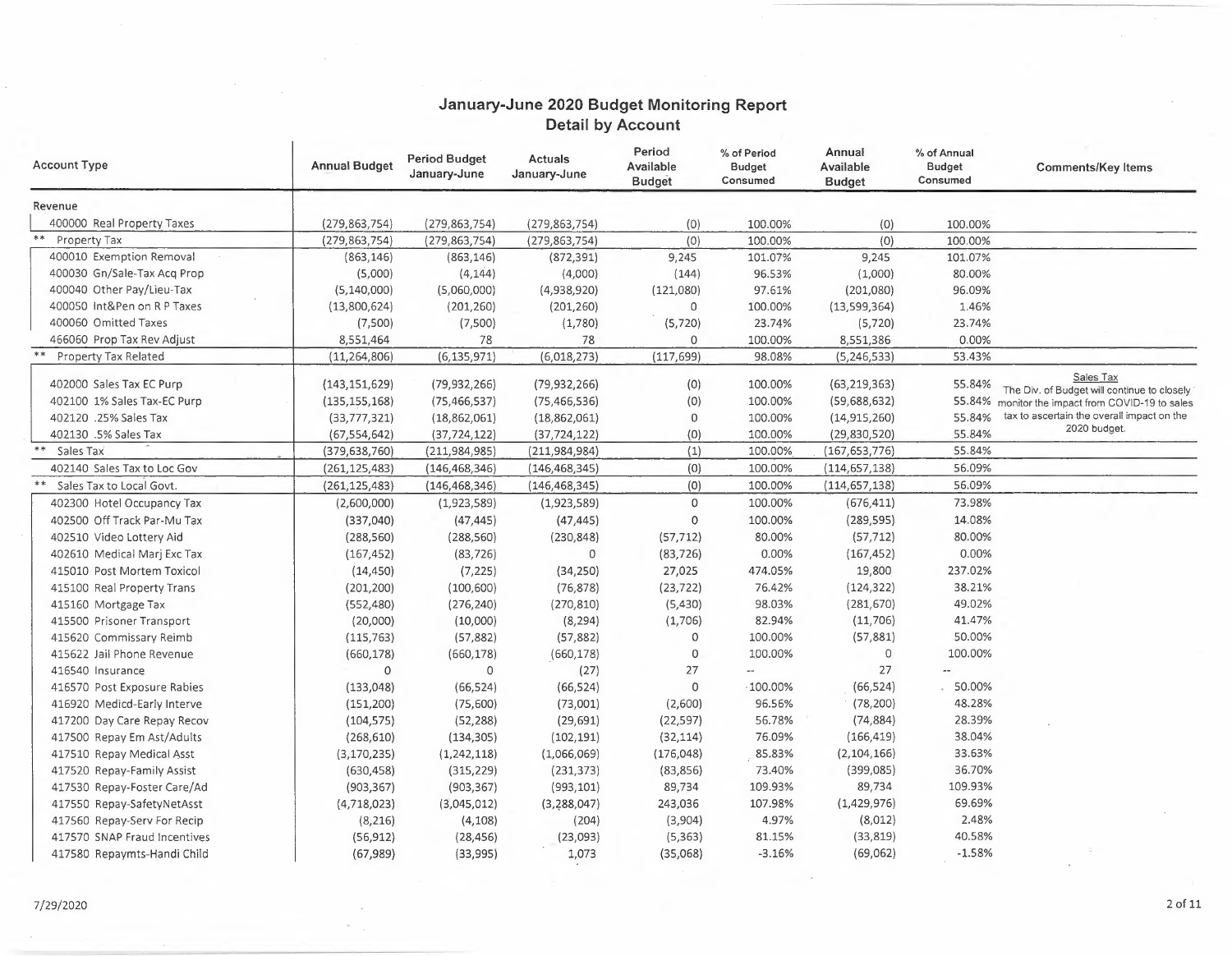| 418025 Recov-SafetyNet Bur   | 0              | 0                      | (21,051)               | 21,051                | --                       | 21,051        | $\overline{\phantom{a}}$ |                                                                                                    |
|------------------------------|----------------|------------------------|------------------------|-----------------------|--------------------------|---------------|--------------------------|----------------------------------------------------------------------------------------------------|
| 418030 Repayments-IV D Adm   | (4,423,828)    | (4,423,828)            | (5,348,654)            | 924,826               | 120.91%                  | 924,826       | 120.91%                  |                                                                                                    |
| 418110 Comm Coll Respreads   | (7, 124, 895)  | (7, 124, 895)          | (2,724,895)            | (4,400,000)           | 38.24%                   | (4,400,000)   | 38.24%                   |                                                                                                    |
| 418112 Comm Coll Resp. Adj.  | 4,400,000      | 4,400,000              | $\circ$                | 4,400,000             | 0.00%                    | 4,400,000     | 0.00%                    |                                                                                                    |
| 418130 Comm Coll Reimb       | (57, 279)      | (28, 640)              | (25, 798)              | (2,841)               | 90.08%                   | (31, 481)     | 45.04%                   |                                                                                                    |
| 418410 OCSE Medical Payments | (1,455,240)    | (727, 620)             | (921, 824)             | 194,204               | 126.69%                  | (533, 416)    | 63.35%                   |                                                                                                    |
| 418420 NFTA Revenue          | 0              | 0                      | (150)                  | 150                   | $\overline{a}$           | 150           | $\overline{\phantom{a}}$ |                                                                                                    |
| 418430 Donated Funds         | (1,452,462)    | (726, 231)             | (738, 731)             | 12,500                | 101.72%                  | (713, 731)    | 50.86%                   |                                                                                                    |
| 420020 ECC Cap Cons-Otr Gvt  | (95,000)       | $-$ (95,000)           | (95,000)               | $\cdot$ 0             | 100.00%                  | $\mathbf 0$   | 100.00%                  |                                                                                                    |
| 420499 OthLocal Source Rev   | (94, 494)      | (47, 247)              | $\circ$                | (47, 247)             | 0.00%                    | (94, 494)     | 0.00%                    |                                                                                                    |
| 420500 Rent-Rl Prop-Concess  | (34, 235)      | (17, 118)              | (22, 026)              | 4,908                 | 128.67%                  | (12, 209)     | 64.34%                   |                                                                                                    |
| 420520 Rent-RI Prop-Rtw-Eas  | (3,000)        | (1,500)                | (8, 794)               | 7,294                 | 586.24%                  | 5,794         | 293.12%                  |                                                                                                    |
| 420550 Rent-663 Kensington   | (12, 168)      | (6,084)                | (6,084)                | 0                     | 100.00%                  | (6,084)       | 50.00%                   |                                                                                                    |
| 420560 Rent-1500 Broadway    | (246, 015)     |                        |                        | 5,519                 | 104.49%                  |               | 52.24%                   |                                                                                                    |
| 421550 Forft Crime Proceed   |                | (123,008)              | (128, 526)             |                       |                          | (117, 489)    |                          |                                                                                                    |
|                              | (150, 500)     | (75, 326)              | (66, 461)              | (8,866)               | 88.23%                   | (84,039)      | 44.16%                   |                                                                                                    |
| 422000 Copies                | (10, 100)      | (5,050)                | (3,847)                | (1,203)               | 76.18%                   | (6, 253)      | 38.09%                   |                                                                                                    |
| 422040 Gas Well Drill Rents  | (5,500)        | (2,750)                | (1, 129)               | (1,621)               | 41.07%                   | (4, 371)      | 20.54%                   |                                                                                                    |
| 422050 E-Payable Rebates     | (250,000)      | (125,000)              | (122, 663)             | (2, 337)              | 98.13%                   | (127, 337)    | 49.07%                   |                                                                                                    |
| 423000 Refunds P/Y Expenses  | (1,000)        | (500)                  | 252,265                | (252, 765)            | -50452.98%               | (253, 265)    | -25226.49%               |                                                                                                    |
| 445000 Recovery Int - SID    | (460, 125)     | (230,063)              | (165, 903)             | (64, 159)             | 72.11%                   | (294, 222)    | 36.06%                   |                                                                                                    |
| 445030 Int & Earn - Gen Inv  | (551,000)      | (275,500)              | (107, 802)             | (167, 698)            | 39.13%                   | (443, 198)    | 19.56%                   |                                                                                                    |
| 445040 Int & Earn-3rd Party  | (350,000)      | (175,000)              | (289, 175)             | 114,175               | 165.24%                  | (60, 825)     | 82.62%                   |                                                                                                    |
| 466000 Misc Receipts         | (85,600)       | (42, 800)              | (165, 746)             | 122,946               | 387.26%                  | 80,146        | 193.63%                  |                                                                                                    |
| 466020 Minor Sale - Other    | (25, 500)      | (12,750)               | (6,500)                | (6, 250)              | 50.98%                   | (19,000)      | 25.49%                   |                                                                                                    |
| 466070 Refunds P/Y Expenses  | (2, 243, 896)  | (300,000)              | (155, 049)             | (144, 951)            | 51.68%                   | (2,088,847)   | 6.91%                    |                                                                                                    |
| 466090 Misc Trust Fd Rev     | (150,000)      | $\circ$                | 0                      | $\mathsf O$           | $\overline{\phantom{a}}$ | (150,000)     | 0.00%                    |                                                                                                    |
| 466120 Other Misc DISS Rev   | (3, 240)       | (1,620)                | (1,620)                | $\mathbf 0$           | 100.00%                  | (1,620)       | 50.00%                   |                                                                                                    |
| 466130 Oth Unclass Rev       | (10,000)       | (5,000)                | (170, 330)             | 165,330               | 3406.61%                 | 160,330       | 1703.30%                 |                                                                                                    |
| 466150 Chlamydia Study Forms | (8,000)        | (4,000)                | (2,908)                | (1,092)               | 72.70%                   | (5,092)       | 36.35%                   |                                                                                                    |
| 466180 Unanticip P/Y Rev     | $\circ$        | $\circ$                | (597, 827)             | 597,827               | $\overline{a}$           | 597,827       | $\overline{a}$           |                                                                                                    |
| 466260 Intercept-LocalShare  | (110, 613)     | (55, 307)              | (41, 810)              | (13, 497)             | 75.60%                   | (68, 803)     | 37.80%                   |                                                                                                    |
| 466280 Local Srce - ECMCC    | (27,000)       | (13,500)               | (13, 312)              | (188)                 | 98.61%                   | (13, 688)     | 49.30%                   |                                                                                                    |
| 466310 Prem On Oblig - RAN   | (102, 500)     | (102, 500)             | (3, 100, 000)          | 2,997,500             | 3024.39%                 | 2,997,500     | 3024.39%                 |                                                                                                    |
| 466360 Stadium Reimbursement | (720, 500)     | (120, 455)             | (330)                  | (120, 125)            | 0.27%                    | (720, 170)    | 0.05%                    |                                                                                                    |
| 467000 Misc Depart Income    | (9,403)        | (4, 702)               | (1,993)                | (2,708)               | 42.39%                   | (7, 410)      | 21.20%                   |                                                                                                    |
| 480020 Sale-Excess Material  | (309, 500)     | (211,750)              | (511, 123)             | 299,373               | 241.38%                  | 201,623       |                          | At the end of the period, or 60% of the year,<br>165.14% the County has achieved 78% of the annual |
| 480030 Recycling Revenue     | (62, 500)      | (31, 250)              | (15, 598)              | (15, 652)             | 49.91%                   | (46, 902)     | 24.96%                   | Other Sources revenue budget.                                                                      |
| Other Sources                | (31, 414, 849) | (20,072,436)           | (24, 512, 815)         | 4,440,379             | 122.12%                  | (6,902,034)   | 78.03%                   |                                                                                                    |
| 406610 STD Clinic Fees       | (268, 550)     | (88, 405)              | (46, 374)              | (42,031)              | 52.46%                   | (222, 176)    | 17.27%                   |                                                                                                    |
| 415000 Medical Exam Fees     | (484, 750)     | (242, 375)             | (238, 493)             | (3,882)               | 98.40%                   | (246, 257)    | 49.20%                   |                                                                                                    |
| 415050 Treasurer Fees        | (55,500)       | (27,750)               | (71, 361)              | 43,611                | 257.16%                  | 15,861        | 128.58%                  |                                                                                                    |
| 415105 Passport Fees         | (28,000)       |                        |                        |                       | 46.75%                   | (21, 455)     | 23.38%                   |                                                                                                    |
| 415110 Court Fees            |                | (14,000)<br>(195, 800) | (6, 545)<br>(147, 975) | (7, 455)<br>(47, 825) | 75.57%                   | (243, 625)    | 37.79%                   |                                                                                                    |
| 415120 Small Claims AR Fees  | (391,600)      |                        |                        |                       | 345.00%                  | 145           | 172.50%                  |                                                                                                    |
|                              | (200)          | (100)                  | (345)                  | 245                   |                          |               |                          |                                                                                                    |
| 415130 Auto Fees             | (3,581,803)    | (1,472,250)            | (1,472,250)            | $\circ$               | 100.00%                  | (2, 109, 553) | 41.10%                   |                                                                                                    |
| 415140 Comm of Educ Fees     | (116, 800)     | (58, 400)              | (50, 237)              | (8, 163)              | 86.02%                   | (66, 563)     | 43.01%                   |                                                                                                    |

 $\bar{z}$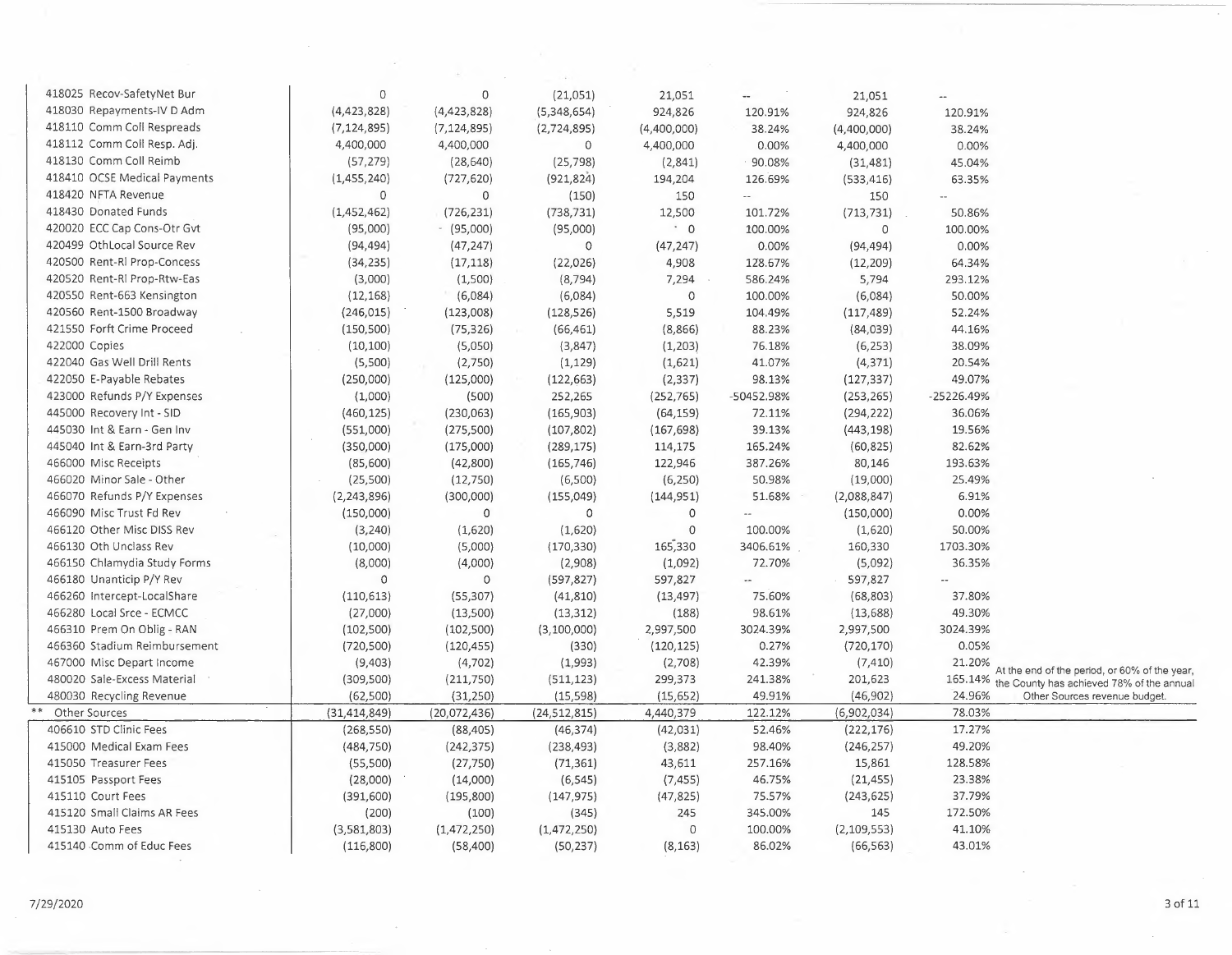| 415150 Recording Fees        | (5, 100, 765) | (2,804,052)   | (2,804,052)   | $\mathbf{1}$ | 100.00% | (2, 296, 713) | 54.97%  |
|------------------------------|---------------|---------------|---------------|--------------|---------|---------------|---------|
| 415180 Vehicle Use Tax       | (4,895,825)   | (2,568,421)   | (2,567,942)   | (478)        | 99.98%  | (2,327,883)   | 52.45%  |
| 415185 E-Z Pass Tag Sales    | (17,500)      | (8,750)       | (2,700)       | (6,050)      | 30.86%  | (14,800)      | 15.43%  |
| 415200 Civil Serv Exam Fees  | (95,000)      | $\mathbf 0$   | $\circ$       | 0            |         | (95,000)      | 0.00%   |
| 415210 3rd Party Deduct Fee  | (17,000)      | (8,500)       | (8,500)       | $\Omega$     | 100.00% | (8,500)       | 50.00%  |
| 415510 Civil Proc Fees-Sher  | (1,071,690)   | (535, 845)    | (473, 799)    | (62,046)     | 88.42%  | (597, 891)    | 44.21%  |
| 415520 Sheriff Fees          | (32,500)      | (16, 250)     | (11, 358)     | (4,892)      | 69.90%  | (21, 142)     | 34.95%  |
| 415600 Inmate Discip Surch   | (14,500)      | (7, 250)      | (4, 327)      | (2,923)      | 59.68%  | (10, 173)     | 29.84%  |
| 415605 Drug Testing Charge   | (38,000)      | (19,000)      | (11,033)      | (7, 967)     | 58.07%  | (26, 967)     | 29.03%  |
| 415610 Restitution Surcharge | (30,000)      | (15,000)      | (8,003)       | (6,997)      | 53.35%  | (21, 997)     | 26.68%  |
| 415630 Bail Fee-Alt / Incar  | (20,000)      | (10,000)      | (1,993)       | (8,007)      | 19.93%  | (18,007)      | 9.97%   |
| 415640 Probation Fees        | (550,000)     | (275,000)     | (166, 505)    | (108, 495)   | 60.55%  | (383, 495)    | 30.27%  |
| 415650 DWI Program           | (1,062,987)   | (531, 494)    | (207, 410)    | (324,084)    | 39.02%  | (855, 577)    | 19.51%  |
| 415670 Elec Monitoring Ch    | (3,600)       | (1,800)       | (1, 334)      | (466)        | 74.11%  | (2, 266)      | 37.06%  |
| 415680 Pmt-Home Care Review  | (10,000)      | (5,000)       | (1,687)       | (3,313)      | 33.74%  | (8, 313)      | 16.87%  |
| 416010 Beach Monitoring      | 0             | 0             | 0             | 0            |         | $\mathbf 0$   |         |
| 416020 Comm Sanitat & Food   | (775,000)     | (465, 787)    | (439, 034)    | (26, 753)    | 94.26%  | (335,966)     | 56.65%  |
| 416030 Realty Subdivisions   | (12,000)      | (6,000)       | (1,075)       | (4,925)      | 17.92%  | (10, 925)     | 8.96%   |
| 416040 Individ Sewr Sys Opt  | (425,000)     | (212, 500)    | (215,709)     | 3,209        | 101.51% | (209, 291)    | 50.76%  |
| 416090 Pen & Fines-Health    | (20,000)      | (10,000)      | (3, 150)      | (6,850)      | 31.50%  | (16, 850)     | 15.75%  |
| 416150 PPD Tests             | (8,580)       | (4, 290)      | (793)         | (3, 497)     | 18.48%  | (7, 787)      | 9.24%   |
| 416160 TB Outreach           | (58, 580)     | (29, 290)     | (2,876)       | (26, 414)    | 9.82%   | (55, 704)     | 4.91%   |
| 416190 ImmunizationsService  | (8, 283)      | (4, 142)      | (1,453)       | (2,689)      | 35.07%  | (6, 831)      | 17.54%  |
| 416560 Lab Fees-Other Count  | $\Omega$      | $\Omega$      | $\circ$       | $\circ$      | w.      | $\Omega$      |         |
| 416580 Training Course Fees  | (56, 235)     | (28, 118)     | (14, 800)     | (13, 318)    | 52.64%  | (41, 435)     | 26.32%  |
| 416610 Pub Health Lab Fees   | (245,000)     | (122,500)     | (85, 148)     | (37, 352)    | 69.51%  | (159, 852)    | 34.75%  |
| 418040 Inspec Fee Wght/Meas  | (175,000)     | (87,500)      | (41, 200)     | (46,300)     | 47.09%  | (133, 800)    | 23.54%  |
| 418050 Item Price Waivr Fee  | (275,000)     | (137,500)     | (138,000)     | 500          | 100.36% | (137,000)     | 50.18%  |
| 418400 Subpoena Fees         | (13,050)      | (6, 525)      | (6, 793)      | 268          | 104.11% | (6, 257)      | 52.05%  |
| 418500 Park & Rec Chgs-Camp  | (149, 590)    | (74, 795)     | (56, 455)     | (18, 340)    | 75.48%  | (93, 135)     | 37.74%  |
| 418510 Park & Rec Chgs-Shel  | (408, 720)    | (204, 360)    | (171, 310)    | (33,050)     | 83.83%  | (237, 410)    | 41.91%  |
| 418520 Chgs-Park Emp Subsis  | (39,600)      | (19,800)      | (13, 493)     | (6,308)      | 68.14%  | (26, 108)     | 34.07%  |
| 418530 Golf Chg-Other Fees   | (62, 620)     | (34,092)      | (42, 168)     | 8,076        | 123.69% | (20, 452)     | 67.34%  |
| 418540 Golf Chg-Greens Fees  | (505, 495)    | (260, 526)    | (145, 359)    | (115, 167)   | 55.79%  | (360, 136)    | 28.76%  |
| 418550 Sale of Forest Prod   | (8,000)       | (4,000)       | (1,860)       | (2, 140)     | 46.50%  | (6, 140)      | 23.25%  |
| 420000 Tx&Assm Svs-Oth Govt  | (165,000)     | (165,000)     | (168, 271)    | 3,271        | 101.98% | 3,271         | 101.98% |
| 420010 Elec Exp Other Govt   | (7, 182, 134) | (7, 182, 134) | (7, 182, 134) | $\circ$      | 100.00% | 0             | 100.00% |
| 420030 Police Svcs-Oth Gvt   | (307, 550)    | (153, 775)    | (154, 315)    | 540          | 100.35% | (153, 235)    | 50.18%  |
| 420040 Jail Facil - Oth Gov  | $\mathbf 0$   | $\circ$       | $\mathbf{O}$  | $\circ$      |         | 0             |         |
| 420190 Gen Svc-Oth Gov       | (2,160)       | (1,080)       | (1,080)       | 0            | 100.00% | (1,080)       | 50.00%  |
| 420271 CESQG Charges         | (30,000)      | (2,500)       | 0             | (2,500)      | 0.00%   | (30,000)      | 0.00%   |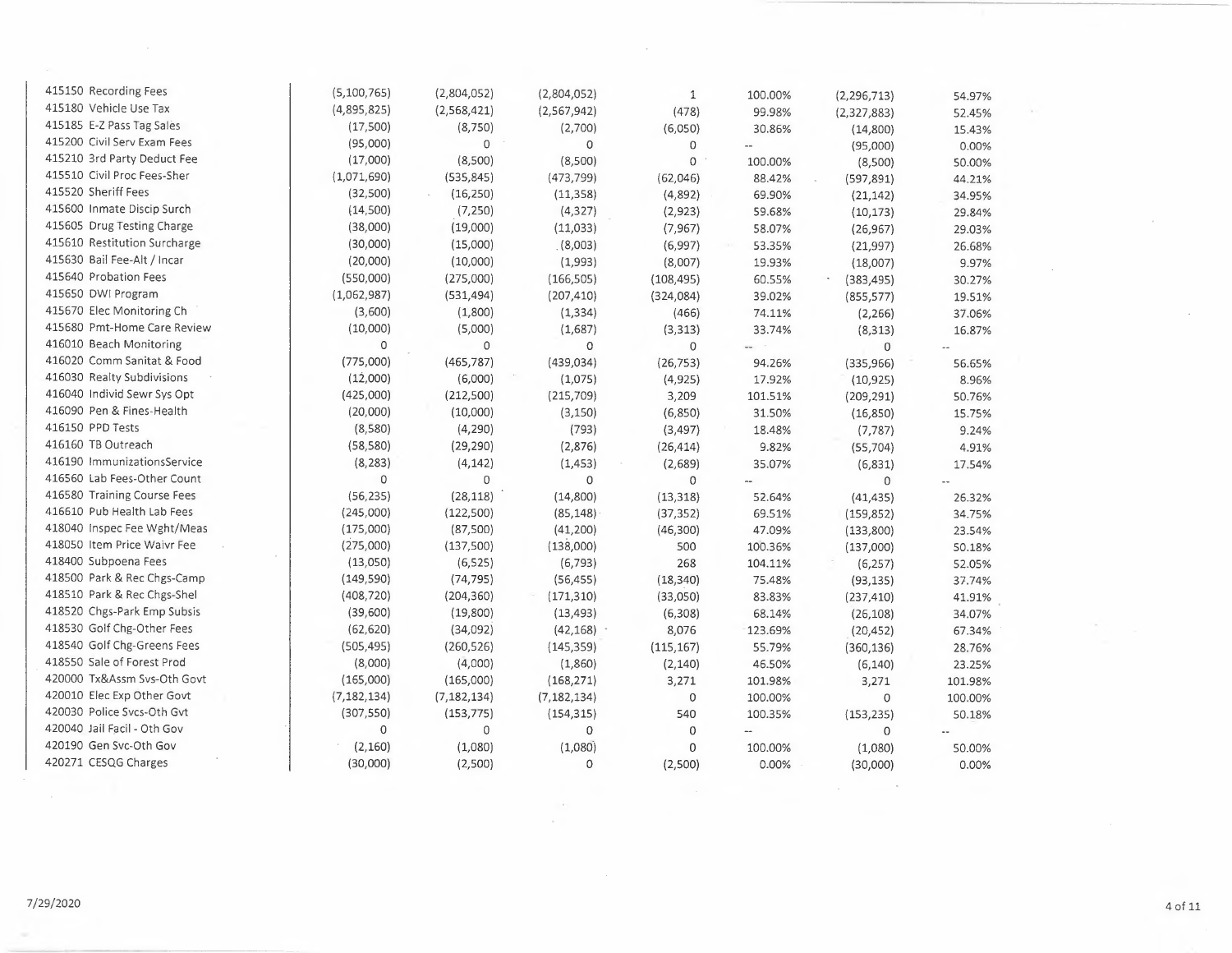| 421000 Pistol Permits         | (160,000)       | (80,000)        | (55, 114)       | (24, 886)     | 68.89%   | (104, 886)      | 34.45%   |                                                                                    |
|-------------------------------|-----------------|-----------------|-----------------|---------------|----------|-----------------|----------|------------------------------------------------------------------------------------|
| 421500 Fines&Forfeited Bail   | (8,500)         | (4,250)         | (8, 840)        | 4,590         | 208.00%  | 340             | 104.00%  |                                                                                    |
| 421510 Fines and Penalties    | (3,500)         | (1,750)         | (2,460)         | 710           | 140.57%  | (1,040)         | 70.29%   | After 60% of the year, the County has                                              |
| 466010 NSF Check Fees         | (1,720)         | (860)           | (720)           | (140)         | 83.72%   | (1,000)         | 41.86%   | achieved 60% of the annual Fees, Fines, or                                         |
| 466190 Item Pricing Penalty   | (188,000)       | (94,000)        | (130,930)       | 36,930        | 139.29%  | (57,070)        |          | Charges revenue budget. Revenue                                                    |
| 466340 STOPDWI VIP Prs Fees   | (25,000)        | (12,500)        | (5,674)         | (6,826)       | 45.39%   | (19, 326)       | 22.70%   | 69.64% reductions expected in future periods due to<br>the COVID-19 crisis         |
| Fees, Fines or Charges        | (29, 205, 887)  | (18, 315, 013)  | (17, 394, 435)  | (920, 578)    | 94.97%   | (11, 811, 452)  | 59.56%   |                                                                                    |
| $***$<br>Local Source Revenue | (1,017,663,539) | (682, 840, 504) | (686, 242, 605) | 3,402,101     | 100.50%  | (331, 420, 933) | 67.43%   |                                                                                    |
| 405570 ME 50% Fed Presch      | (3,861,429)     | (1,930,715)     | (1,750,000)     | (180, 714)    | 90.64%   | (2, 111, 429)   | 45.32%   |                                                                                    |
| 410070 FA-IV-B Preventive     | (905, 239)      | (452, 620)      | (465, 886)      | 13,267        | 102.93%  | (439, 353)      | 51.47%   |                                                                                    |
| 410080 FA-Admin Chargeback    | 1,835,629       | 917,815         | 917,815         | (1)           | 100.00%  | 917,814         | 50.00%   |                                                                                    |
| 410120 FA-SNAP ET 100%        | (381, 954)      | (190, 977)      | (195, 934)      | 4,957         | 102.60%  | (186, 020)      | 51.30%   | Federal Aid                                                                        |
| 410150 SSA-SSI Pri Inc Prg    | (75,000)        | (37,500)        | (7, 895)        |               | 21.05%   |                 |          |                                                                                    |
| 410180 Fed Aid School Brk     |                 |                 |                 | (29, 605)     |          | (67, 105)       | 10.53%   | Formula-driven Federal Aid which                                                   |
|                               | (16, 473)       | (8, 237)        | (9, 143)        | 907           | 111.01%  | (7, 330)        | 55.50%   | appears under budget, mainly in                                                    |
| 410240 HUD Rev D14.267 CoC    | (5,615,451)     | (2,781,378)     | (2, 140, 687)   | (640, 691)    | 76.96%   | (3,474,764)     |          | 38.12% Health and Human Service Departments, is<br>offset by savings in associated |
| 410500 FA-Civil Defense       | (346, 296)      | (173, 148)      | (166, 177)      | (6, 971)      | 95.97%   | (180, 119)      | 47.99%   | expenditures.                                                                      |
| 410510 Fed Drug Enforcement   | (36, 686)       | (18, 343)       | (19, 609)       | 1,266         | 106.90%  | (17,077)        | 53.45%   |                                                                                    |
| 410520 Fr Ci Bflo Pol Dept    | (29,000)        | (14,500)        | (14, 386)       | (114)         | 99.21%   | (14, 614)       | 49.61%   |                                                                                    |
| 411000 MH Fed Medi Sal Sh     | (1,695,117)     | (627, 287)      | (593, 512)      | (33, 775)     | 94.62%   | (1, 101, 605)   | 35.01%   |                                                                                    |
| 411490 Fed Aid - TANF FFFS    | (39, 623, 632)  | (23, 111, 816)  | (23, 192, 968)  | 81,152        | 100.35%  | (16, 430, 664)  | 58.53%   |                                                                                    |
| 411495 FA - SYEP              | (1,673,044)     | (665, 916)      | (669, 218)      | 3,302         | 100.50%  | (1,003,826)     | 40.00%   |                                                                                    |
| 411500 Fed Aid - MA In House  | 2,132,357       | 1,066,179       | 839,791         | 226,388       | 78.77%   | 1,292,566       | 39.38%   |                                                                                    |
| 411520 FA-Family Assistance   | (35, 911, 320)  | (17,955,660)    | (15,628,739)    | (2,326,921)   | 87.04%   | (20, 282, 581)  | 43.52%   |                                                                                    |
| 411540 FA-Social Serv Admin   | (20, 415, 695)  | (10, 819, 653)  | (6,056,618)     | (4,763,035)   | 55.98%   | (14, 359, 077)  | 29.67%   |                                                                                    |
| 411550 FA-Soc Serv Adm A-87   | (1, 185, 452)   | (592, 726)      | (383, 813)      | (208, 913)    | 64.75%   | (801, 639)      | 32.38%   |                                                                                    |
| 411570 Fed Aid - SNAP Admin   | (13,070,852)    | (6,950,155)     | (4,755,717)     | (2, 194, 437) | 68.43%   | (8,315,135)     | 36.38%   |                                                                                    |
| 411580 Fed Aid - SNAP ET 50%  | (3, 149, 310)   | (1,574,655)     | (1,078,132)     | (496, 523)    | 68.47%   | (2,071,178)     | 34.23%   |                                                                                    |
| 411590 FA-HEAP                | (4,357,464)     | (2, 242, 155)   | (2,758,611)     | 516,456       | 123.03%  | (1,598,853)     | 63.31%   |                                                                                    |
| 411610 FA-Serv/Recipients     | (4,914,109)     | (2,457,055)     | (1,798,818)     | (658, 237)    | 73.21%   | (3, 115, 291)   | 36.61%   |                                                                                    |
| 411640 FA-Daycare Block Grt   | (23, 235, 503)  | (11,617,752)    | (11, 724, 989)  | 107,237       | 100.92%  | (11,510,514)    | 50.46%   |                                                                                    |
| 411670 FA-Refugee&Entrants    | (79, 224)       | (39, 612)       | (27, 687)       | (11, 925)     | 69.89%   | (51, 537)       | 34.95%   |                                                                                    |
| 411680 FA-Foster Care/Adopt   | (13,086,420)    | (6, 543, 210)   | (7,801,690)     | 1,258,480     | 119.23%  | (5, 284, 730)   | 59.62%   |                                                                                    |
| 411690 FA-IV-D Incentives     | (426, 358)      | (213, 179)      | (181, 530)      | (31, 649)     | 85.15%   | (244, 828)      | 42.58%   |                                                                                    |
| 411700 FA-TANF Safety Net     | (748, 457)      | (374, 229)      | (280, 679)      | (93, 550)     | 75.00%   | (467, 778)      | 37.50%   |                                                                                    |
| 411780 Fed Aid-Medicaid Adm   |                 |                 |                 |               | 88.96%   |                 | 44.48%   |                                                                                    |
|                               | (168, 615)      | (84, 308)       | (75,000)        | (9,308)       |          | (93, 615)       |          |                                                                                    |
| 412000 FA-School Lunch Prog   | (22, 567)       | (11, 284)       | (14, 528)       | 3,245         | 128.75%  | (8,039)         | 64.38%   |                                                                                    |
| 414000 Federal Aid            | (50, 734)       | (25, 367)       | (59, 332)       | 33,965        | 233.89%  | 8,598           | 116.95%  | After 60% of the year, the County has                                              |
| 414010 Federal Aid - Other    | (6, 375)        | (3, 188)        | (226, 213)      | 223,026       | 7096.88% | 219,838         | 3548.44% | achieved 47% of the budgeted Federal                                               |
| 414020 Misc Federal Aid       | (45, 857)       | (22, 929)       | (33,960)        | 11,032        | 148.11%  | (11, 897)       | 74.06%   | revenue.                                                                           |
| <b>Federal Revenue</b>        | (171, 165, 647) | (89, 555, 555)  | (80, 353, 866)  | (9,201,690)   | 89.73%   | (90, 811, 781)  | 46.95%   |                                                                                    |
| 405000 State Aid Fr Da Sal    | (77, 682)       | (38, 841)       | $\circ$         | (38, 841)     | 0.00%    | (77, 682)       | 0.00%    |                                                                                    |
| 405010 St Re Indigent Care    | (30,000)        | (15,000)        | (15,000)        | $\circ$       | 100.00%  | (15,000)        | 50.00%   |                                                                                    |
| 405060 State Aid - NYSERDA    | (73, 672)       | (36, 836)       | 0               | (36, 836)     | 0.00%    | (73, 672)       | 0.00%    |                                                                                    |
| 405170 SA-Crt Fac Incen Aid   | (2, 133, 000)   | (1,066,500)     | (842, 706)      | (223, 794)    | 79.02%   | (1, 290, 294)   | 39.51%   |                                                                                    |
| 405190 StAid-Octane Testing   | $(30,000)$ .    | (15,000)        | (6, 543)        | (8, 457)      | 43.62%   | (23, 457)       | 21.81%   |                                                                                    |
| 405500 SA-Spec Need Presch    | (26,076,691)    | (16,551,905)    | (15,730,929)    | (820, 975)    | 95.04%   | (10, 345, 762)  | 60.33%   |                                                                                    |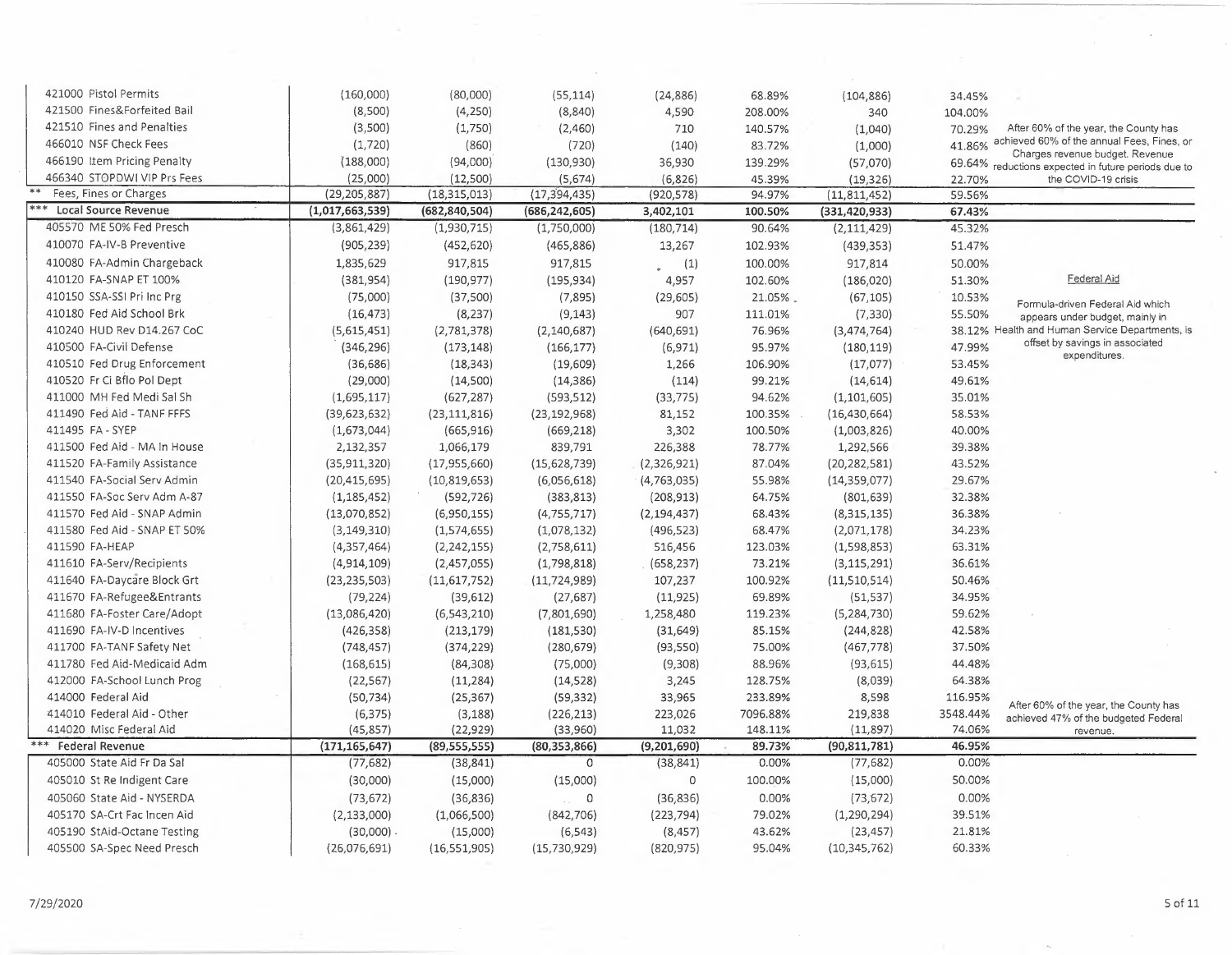| 405520 SA-NYS DOH EI Serv    | (3,416,914)    | (2, 140, 990)  | (1, 423, 688) | (717, 302)  | 66.50%                   | (1,993,226)    | 41.67%               |                                                                                |
|------------------------------|----------------|----------------|---------------|-------------|--------------------------|----------------|----------------------|--------------------------------------------------------------------------------|
| 405530 SA-Admin Preschool    | (398, 775)     | (199, 388)     | (199, 387)    | (1)         | 100.00%                  | (199, 388)     | 50.00%               |                                                                                |
| 405540 SA-Art VI-P H Work    | (1,641,121)    | (820, 561)     | (615, 420)    | (205, 141)  | 75.00%                   | (1,025,701)    | 37.50%               |                                                                                |
| 405560 SA-NYS DOH EI Admin   | (383, 568)     | (191, 784)     | (227,078)     | 35,294      | 118.40%                  | (156, 490)     | 59.20%               |                                                                                |
| 405580 SA-Medicaid El Trans  | (143,980)      | (71,990)       | (20,000)      | (51,990)    | 27.78%                   |                |                      |                                                                                |
| 405590 SA-Medicaid El Admin  | (168, 615)     | (84,308)       | (75,000)      | (9,308)     | 88.96%                   | (123,980)      | 13.89%               |                                                                                |
| 405595 SA-Med Anti Fraud     | (405, 071)     | (202, 536)     | (208, 836)    | 6,301       | 103.11%                  | (93, 615)      | 44.48%               |                                                                                |
| 406000 SA-Fr Prob Serv       | (1, 181, 952)  | (590, 976)     | (590, 976)    | $\circ$     | 100.00%                  | (196, 235)     | 51.56%               |                                                                                |
| 406010 SA-Fr Nav Law Enforc  | (80, 500)      | (40, 250)      | (0)           | (40, 250)   | 0.00%                    | (590, 976)     | 50.00%               |                                                                                |
| 406020 SA-Snomob Lw Enforc   | (20,000)       | (10,000)       | (20, 640)     | 10,640      |                          | (80, 500)      | 0.00%                |                                                                                |
| 406500 Refugee Hith Assment  | (130, 239)     | (65, 120)      | (14, 574)     |             | 206.40%<br>22.38%        | 640            | 103.20%              |                                                                                |
| 406550 Emerg Med Training    | (357, 774)     | (178, 887)     |               | (50, 545)   |                          | (115, 665)     | 11.19%               |                                                                                |
| 406560 SA-Art VI-PubHithLab  | (1,960,991)    |                | (21, 603)     | (157, 284)  | 12.08%                   | (336, 171)     | 6.04%                |                                                                                |
| 406810 SA-Foren Mntl Hea Sr  | (2,829,277)    | (1,058,076)    | (836, 566)    | (221, 510)  | 79.06%                   | (1, 124, 425)  | 42.66%               |                                                                                |
| 406830 SA-Mental Health II   |                | (1,414,639)    | (978, 085)    | (436, 554)  | 69.14%                   | (1,851,192)    | 34.57%               |                                                                                |
| 406860 State Aid - OASAS     | (28, 494, 258) | (14, 157, 828) | (14,664,988)  | 507,160     | 103.58%                  | (13,829,270)   | 51.47%               |                                                                                |
| 406880 State Aid - OPWDD     | (11, 977, 300) | (5,978,579)    | (5,832,850)   | (145, 729)  | 97.56%                   | (6, 144, 450)  | 48.70%               |                                                                                |
|                              | (609, 788)     | (304, 894)     | (304, 894)    | 0           | 100.00%                  | (304, 894)     | 50.00%               |                                                                                |
| 406890 Handpd Park Surch     | (27,500)       | (13,750)       | (6, 544)      | (7, 206)    | 47.59%                   | (20, 956)      | 23.80%               |                                                                                |
| 407500 SA-MA In House        | 2,276,337      | 1,138,169      | 1,137,256     | 913         | 99.92%                   | 1,139,081      | 49.96%               |                                                                                |
| 407510 SA-Spec Need Adult    | (2,310)        | (1, 155)       | $\circ$       | (1, 155)    | 0.00%                    | (2,310)        | 0.00%                |                                                                                |
| 407520 SA-Family Assistance  | 0              | 0              | (14, 714)     | 14,714      | $\overline{\phantom{a}}$ | 14,714         | $\overline{a}$       |                                                                                |
| 407540 SA-Soc Serv Admin     | (27, 346, 107) | (15, 191, 988) | (13,909,989)  | (1,281,999) | 91.56%                   | (13, 436, 118) | 50.87%               | State Aid                                                                      |
| 407580 SA-Sch Breakfst Prog  | (779)          | (390)          | (421)         | 32          | 108.09%                  | (358)          | 54.04%               | Formula-driven State Aid which                                                 |
| 407590 SA-School Lunch Prog  | (460)          | (230)          | (247)         | 17          | 107.39%                  | (213)          | 53.70%               | appears under budget, mainly in                                                |
| 407600 SA-Sec Det Other Co   | (1,012,320)    | (506, 160)     | (163, 759)    | (342, 401)  | 32.35%                   | (848, 561)     |                      | 16.18% Health and Human Service Departments, is                                |
| 407610 SA-Sec Det Loc Yth    | (1,936,816)    | (1,339,831)    | (435, 731)    | (904, 100)  | 32.52%                   | (1,501,085)    | 22.50%               | offset by savings in associated<br>expenditures. Potential reductions in State |
| 407615 SA-Non-Sec Loc Yth    | (612,500)      | (306, 250)     | (297, 296)    | (8,954)     | 97.08%                   | (315, 204)     | 48.54%               | Aid are possible as NYS takes action to                                        |
| 407625 SA-Raise the Age      | (7,478,705)    | (3,789,349)    | (4,945,125)   | 1,155,777   | 130.50%                  | (2,533,580)    | 66.12%               | deal with their finances in part due to                                        |
| 407630 SA-Safety Net Assist  | (8,851,223)    | (4,877,352)    | (4, 365, 867) | (511, 485)  | 89.51%                   | (4,485,356)    | 49.33%               | COVID-19 crisis.                                                               |
| 407640 SA-Emrg Assist/Adult  | (478,057)      | (239, 029)     | (345,509)     | 106,481     | 144.55%                  | (132, 548)     | 72.27%               |                                                                                |
| 407650 SA-Foster Care/Adopt  | (23, 161, 992) | (10,580,996)   | (8,685,325)   | (1,895,671) | 82.08%                   | (14, 476, 667) | 37.50%               |                                                                                |
| 407670 SA-EAF Prev POS       | (4,599,284)    | (2,470,437)    | (836, 458)    | (1,633,979) | 33.86%                   | (3,762,826)    | 18.19%               |                                                                                |
| 407680 SA-Serv Fr Recipnts   | (6,482,627)    | (3, 354, 933)  | (3,987,252)   | 632,319     | 118.85%                  | (2,495,375)    | 61.51%               |                                                                                |
| 407710 SA-Legal Serv/Disab   | (141,800)      | (70, 900)      | (37, 785)     | (33, 115)   | 53.29%                   | (104, 015)     | 26.65%               |                                                                                |
| 407720 SA-Handicapped Child  | (222, 896)     | (111, 448)     | (95, 553)     | (15, 895)   | 85.74%                   | (127, 343)     | 42.87%               |                                                                                |
| 407730 State Aid - Burials   | (1,034)        | (255)          | $\mathbf 0$   | (255)       | 0.00%                    | (1,034)        | 0.00%                |                                                                                |
| 407740 SA-Veterns Srv Agenc  | (50,000)       | 0              | $\mathbf 0$   | $\circ$     | $\overline{\phantom{a}}$ | (50,000)       | 0.00%                |                                                                                |
| 407780 SA-Daycare Block Grt  | (4,784,039)    | (2,392,020)    | (1, 737, 855) | (654, 165)  | 72.65%                   | (3,046,184)    | 36.33%               |                                                                                |
| 407785 SA-WDI Enrollment     | $\mathbf 0$    | 0              | (225, 875)    | 225,875     | $\overline{\phantom{a}}$ | 225,875        | $\ddot{\phantom{a}}$ |                                                                                |
| 407795 State Aid - Code Blue | (406, 428)     | (216, 428)     | (270, 803)    | 54,375      | 125.12%                  | (135, 625)     | 66.63%               |                                                                                |
| 408000 SA-Youth Progs        | (22, 275)      | (11, 138)      | (46, 578)     | 35,440      | 418.20%                  | 24,303         | 209.10%              |                                                                                |
| 408020 Youth-Reimb Programs  | (799, 495)     | (399, 748)     | (352, 932)    | (46, 816)   | 88.29%                   | (446, 563)     | 44.14%               |                                                                                |
| 408030 Yth-Runaway Adv Prog  | (34, 327)      | (17, 164)      | (17, 164)     | $\circ$     | 100.00%                  | (17, 164)      | 50.00%               |                                                                                |
| 408040 Yth-Runway Reim Prog  | (34, 328)      | (17, 164)      | (25, 596)     | 8,432       | 149.13%                  | (8, 732)       | 74.56%               |                                                                                |
| 408050 Yth-Homeless Adv Prg  | (72, 656)      | (36, 328)      | (36, 328)     | 0           | 100.00%                  | (36, 328)      | 50.00%               |                                                                                |
| 408060 Yth-Homeless Reim Pr  | (51,086)       | (25, 543)      | (31, 788)     | 6,245       | 124.45%                  | (19, 298)      | 62.22%               |                                                                                |

 $\rightarrow$ 

 $\mathcal{L}^2$ 

 $\alpha$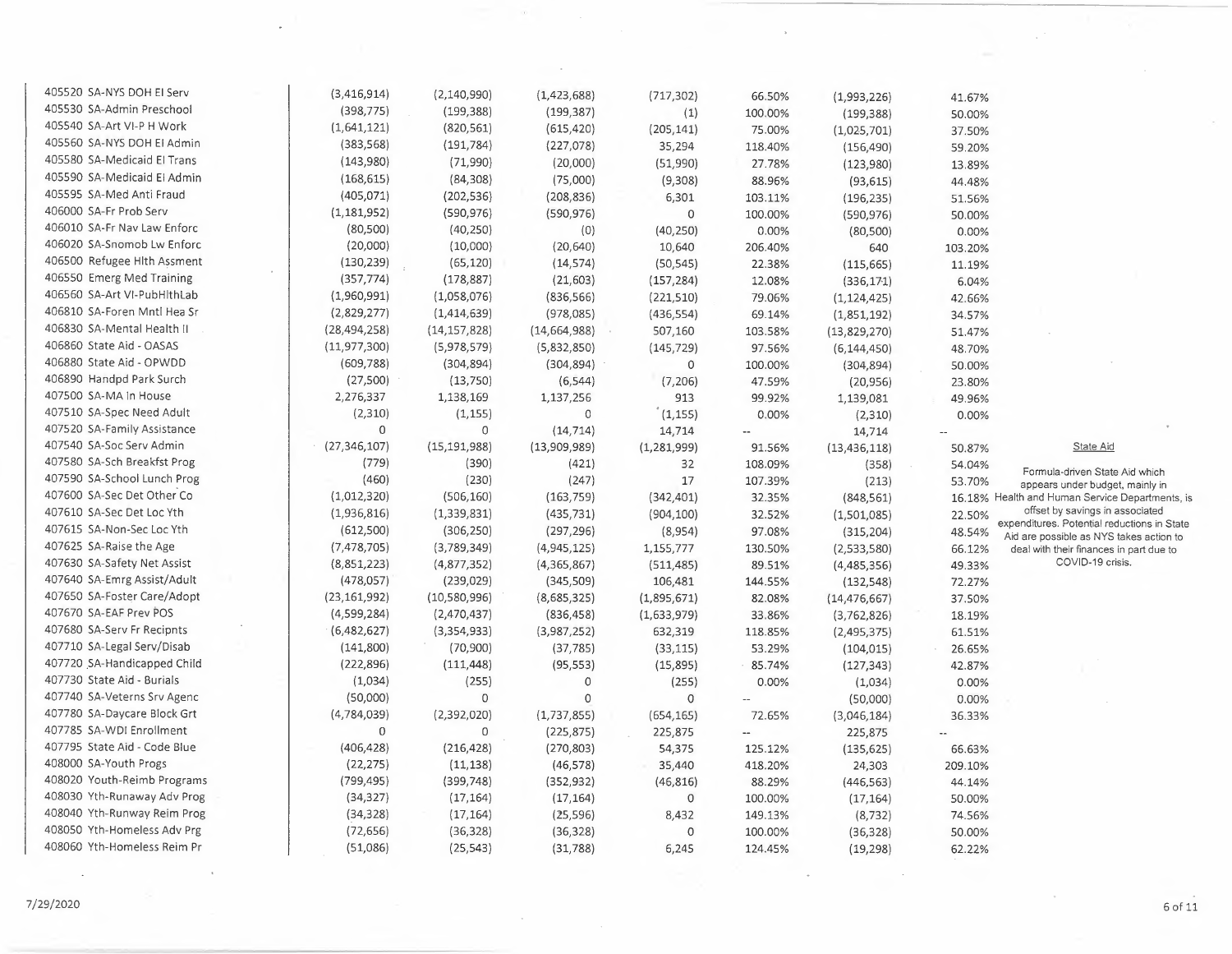| **** County Revenue         | (1,356,661,174) | (865, 861, 219) | (852, 714, 377) | (13, 146, 842) | 98.48%     | (503, 946, 797) | 62.85%   |                                                                                  |
|-----------------------------|-----------------|-----------------|-----------------|----------------|------------|-----------------|----------|----------------------------------------------------------------------------------|
| *** Interfund Revenue       | (3,920,843)     | (2,436,314)     | (2,436,314)     |                | 100.00%    | (1,484,529)     | 62.14%   |                                                                                  |
| 486010 Resid Equity Tran-In | (3,651,268)     | (2, 166, 739)   | (2, 166, 739)   | 0              | 100.00%    | (1,484,529)     | 59.34%   |                                                                                  |
| 450000 Interfnd Rev Non-Sub | (269,575)       | (269, 575)      | (269, 575)      |                | 100.00%    |                 | 100.00%  |                                                                                  |
| *** State Revenue           | (163, 911, 145) | (91,028,846)    | (83,681,591)    | (7, 347, 255)  | 91.93%     | (80, 229, 554)  | 51.05%   |                                                                                  |
| 409030 SA-Main-Lieu of Rent | (157, 578)      | (78, 789)       | (96, 013)       | 17,224         | 121.86%    | (61, 565)       | 60.93%   |                                                                                  |
| 409020 SA-Misc              | (56, 122)       | (28,061)        | (28, 106)       | 45             | 100.16%    | (28, 016)       | 50.08%   | After 60% of the year, the County has<br>achieved 51% of budgeted State revenue. |
| 409010 State Aid - Other    | (183, 552)      | (183, 552)      | (409, 764)      | 226,212        | 223.24%    | 226,212         | 223.24%  |                                                                                  |
| 409000 State Aid Revenues   | 6,887,595       | 68,510          | (142, 452)      | 210,962        | $-207.93%$ | 7,030,047       | $-2.07%$ |                                                                                  |
| 408530 SA-Crim Justice Prog | (578, 126)      | (289,063)       | (206, 512)      | (82, 551)      | 71.44%     | (371, 614)      | 35.72%   |                                                                                  |
| 408065 Yth-Supervision      | (867, 487)      | (451, 192)      | (433, 744)      | (17, 447)      | 96.13%     | (433, 743)      | 50.00%   |                                                                                  |
|                             |                 |                 |                 |                |            |                 |          |                                                                                  |

 $\sim$ 

 $\downarrow$ 

 $\mathcal{L}$ 

÷.

 $\sim$ 

÷,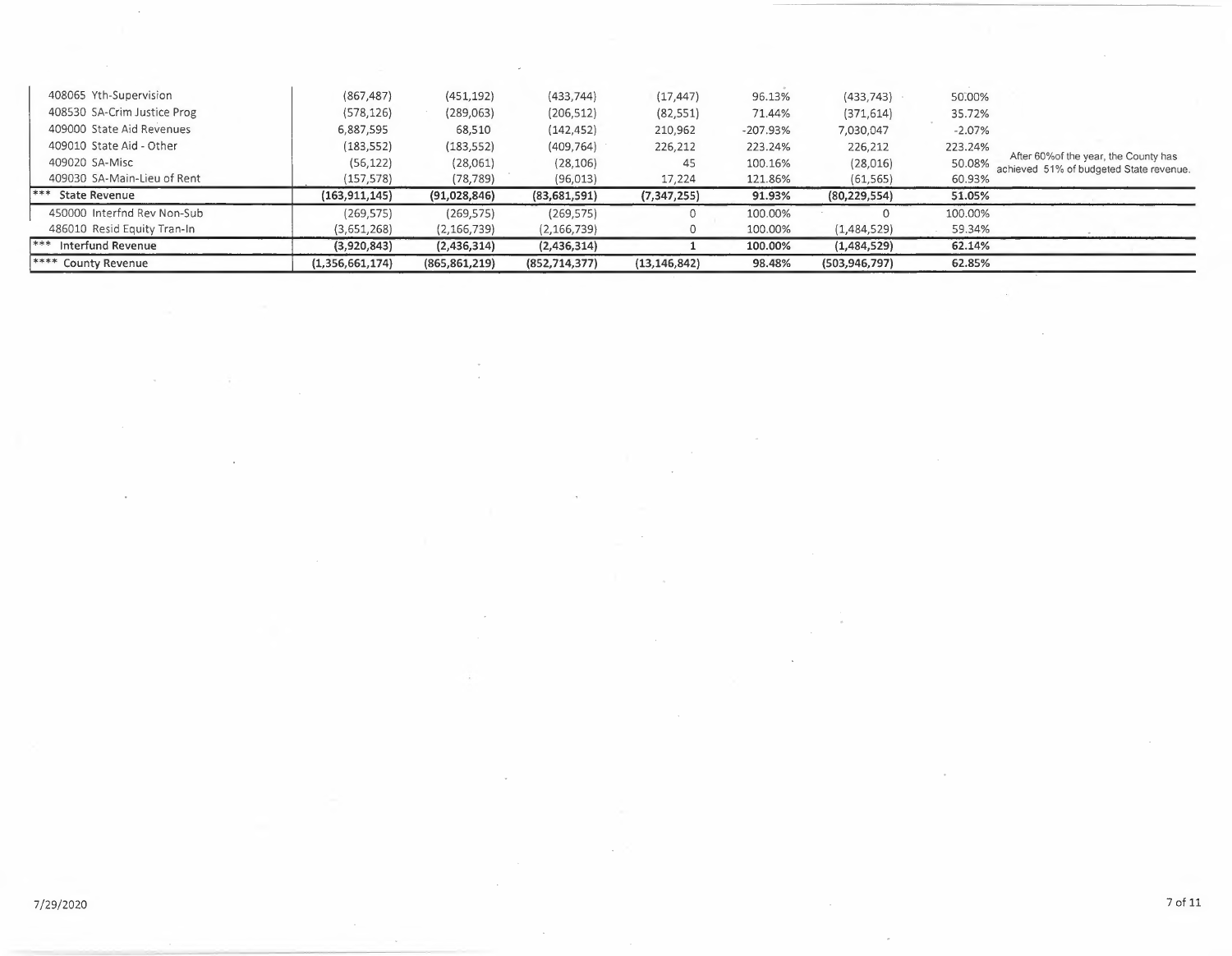| Expense                                   |              |               |             |                |                             |                |                          |                                                                                       |
|-------------------------------------------|--------------|---------------|-------------|----------------|-----------------------------|----------------|--------------------------|---------------------------------------------------------------------------------------|
| 500000 Full Time - Salaries               | 209,441,263  | 98,311,635    | 93,157,665  | 5,153,970      | 94.76%                      | 116,283,598    | 44.48%                   |                                                                                       |
| 500010 Part Time - Wages                  | 3,734,169    | 1,759,575     | 1,339,918   | 419,657        | 76.15%                      | 2,394,251      | 35.88%                   | After 60% of the year,<br>the County has spent 44%                                    |
| 500020 Regular PT - Wages                 | 2,086,749    | 957,484       | 784,768     | 172,716        | 81.96%                      | 1,301,981      | 37.61%                   | of budgeted salaries.                                                                 |
| 500030 Seasonal - Wages                   | 853,318      | 396,884       | 182,541     | 214,343        | 45.99%                      | 670,777        | 21.39%                   |                                                                                       |
| $***$<br>Salaries                         | 216,115,499  | 101,425,579   | 95,464,893  | 5,960,686      | 94.12%                      | 120,650,606    | 44.17%                   |                                                                                       |
| 500300 Shift Differential                 | 1,620,747    | 795,413       | 843,975     | (48, 562)      | 106.11%                     | 776,772        | 52.07%                   |                                                                                       |
| 500320 Uniform Allowance                  | .953,075     | 298,915       | 211,000     | 87,915         | 70.59%                      | 742,075        | 22.14%                   |                                                                                       |
| 500330 Holiday Worked                     | 2,015,907    | 883,648       | 872,379     | 11,269         | 98.72%                      | 1,143,528      | 43.27%                   |                                                                                       |
| 500340 Line-up Pay                        | 2,654,674    | 1,185,566     | 1,068,264   | 117,302        | 90.11%                      | 1,586,410      | 40.24%                   |                                                                                       |
| 500350 Other Employee Pymts               | 1,690,538    | 823,124       | 707,144     | 115,980        | 85.91%                      | 983,394        | 41.83%                   |                                                                                       |
| 501000 Overtime                           | 15,464,427   | 6,957,540     | 6,148,564   | 808,976        | 88.37%                      | 9,315,863      | 39.76%                   |                                                                                       |
| Non-Salaries                              | 24,399,368   | 10,944,205    | 9,851,326   | 1,092,879      | 90.01%                      | 14,548,042     | 40.38%                   |                                                                                       |
| 504990 Reductions Per Srv                 | (14,002,870) | (6, 262, 875) | 0           | (6, 262, 875)  | 0.00%                       | (14,002,870)   | 0.00%                    |                                                                                       |
| Countywide Adjustments                    | (14,002,870) | (6, 262, 875) | $\Omega$    | (6, 262, 875)  | 0.00%                       | (14,002,870)   | 0.00%                    |                                                                                       |
| $***$<br><b>Personnel Related Expense</b> | 226,511,997  | 106,106,909   | 105,316,219 | 790,690        | 99.25%                      | 121,195,778    | 46.49%                   |                                                                                       |
| 502000 Fringe Benefits                    | 116,694,147  | 58,855,921    | (3,642,503) | 62,498,424     | $-6.19%$                    | 120,336,650    | $-3.12%$                 |                                                                                       |
| 502010 Employer FICA                      | $\circ$      | $\Omega$      | 6,742,497   | (6,742,497)    | $\cdots$                    | (6,742,497)    | $\sim$                   |                                                                                       |
| 502020 Empler FICA-Medicare               | $\circ$      | $\mathbf 0$   | 1,571,309   | (1,571,309)    | $\overline{\phantom{a}}$    | (1,571,309)    | $\hspace{0.05cm} \ldots$ | All departmental Fringe Benefit expense is<br>budgeted in account 502000 while actual |
| 502030 Employee Health Ins                | (24,000,000) | (8,000,000)   | 15,764,548  | (23, 764, 548) | $-197.06%$                  | (39, 764, 548) | $-65.69%$                | expense is recorded at the detailed level                                             |
| 502040 Dental Plan                        | $\Omega$     | 0             | 407,829     | (407, 829)     | $\overline{\phantom{a}}$ .  | (407, 829)     | $\sim$                   | indicated. The exception is the budget for                                            |
| 502050 Workers' Compensation              | 13,614,486   | 6,558,187     | 6,410,307   | 147,880        | 97.75%                      | 7,204,179      | 47.08%                   | Workers Compensation and ECMC legacy-<br>related expense.                             |
| 502060 Unemployment Ins                   | 0            | 0             | 293,727     | (293, 727)     | $\overline{\phantom{a}}$    | (293, 727)     |                          |                                                                                       |
| 502070 Hosp & Med-Retirees'               | 2,450,505    | 1,224,803     | 12,943,839  | (11, 719, 037) | 1056.81%                    | (10, 493, 334) | 528.21%                  |                                                                                       |
| 502090 Hith Ins Waiver                    | 0            | 0             | 820,998     | (820,998)      | $\mathcal{L}_{\mathcal{P}}$ | (820,998)      |                          |                                                                                       |
| 502100 Retirement                         | $\mathbf{0}$ | 0             | 14,788,394  | (14, 788, 394) | $\mathcal{L}_{\mathcal{A}}$ | (14, 788, 394) |                          | After 60% of the year, the County has spent                                           |
| 502130 Wkrs Cmp Otr Fd Reim               | (10,982,200) | (5,353,823)   | (3,376,459) | (1, 977, 363)  | 63.07%                      | (7,605,741)    | 30.74%                   | 54% of the total budgeted Fringe Benefit                                              |
| 502140 3rd Party Recoveries               | (1,600,000)  | (780,000)     | (832,071)   | 52,071         | 106.68%                     | (767, 929)     | 52.00%                   | expense.                                                                              |
| *** Fringe Benefit Total                  | 96,176,938   | 52,505,088    | 51,892,417  | 612,672        | 98.83%                      | 44,284,521     | 53.96%                   |                                                                                       |
| 505000 Office Supplies                    | 1,102,279    | 619,039       | 339,744     | 279,295        | 54.88%                      | 762,534        | 30.82%                   |                                                                                       |
| 505200 Clothing Supplies                  | 460,995      | 381,678       | 141,579     | 240,099        | 37.09%                      | 319,416        | 30.71%                   |                                                                                       |
| 505400 Food & Kitchen Supp                | 1,454,525    | 880,013       | 536,766     | 343,247        | 61.00%                      | 917,759        | 36.90%                   |                                                                                       |
| 505600 Auto Tr & Hvy Eq Sup               | 1,809,368    | 915,832       | 465,625     | 450,208        | 50.84%                      | 1,343,743      | 25.73%                   |                                                                                       |
| 505800 Medical & Hith Supp                | 2,701,831    | 765,099       | 588,026     | 177,074        | 76.86%                      | 2,113,805      | 21.76%                   |                                                                                       |
| 506200 Maintenance & Repair               | 2,312,414    | 1,278,930     | 723,541     | 555,389        | 56.57%                      | 1,588,872      | 31.29%                   |                                                                                       |
| 507000 E-Z Pass Supplies                  | 14,700       | 7,350         | 7,350       | $\Omega$       | 100.00%                     | 7,350          | 50.00%                   |                                                                                       |
| $***$<br>Supplies and Repairs             | 9,856,111    | 4,847,942     | 2,802,631   | 2,045,311      | 57.81%                      | 7,053,480      | 28.44%                   |                                                                                       |
| 555000 General Liability                  | 2,740,000    | 1,100,000     | 368         | 1,099,632      | 0.03%                       | 2,739,632      | 0.01%                    |                                                                                       |
| 555010 Settlmts/Jdgmnts-Lit               | $\circ$      | 0             | 403,567     | (403, 567)     | $\sim$                      | (403, 567)     | $\sim$                   | Risk Retention expense is budgeted in                                                 |
| 555020 Travel & Mileage-Lit               | $\mathbf 0$  | 0             | 145         | (145)          | $\overline{\phantom{a}}$    | (145)          | $\sim$                   | account 555000 while actual expense is                                                |
| 555030 Litig & Rel Disburs.               | 0            | 0             | 49,047      | (49, 047)      | $\overline{\phantom{a}}$    | (49,047)       | $\sim$ $-$               | recorded at a detailed level in the accounts<br>indicated. In total Risk Retention    |
| 555040 Expert/Cons Fees-Lit               | $\Omega$     | $\Omega$      | 249,362     | (249, 362)     | $\sim$ $\sim$               | (249, 362)     |                          | approximates budget for the period.                                                   |
| 555050 Insurance Premiums                 | 19,400       | 9,700         | 463,303     | (453, 603)     | 4776.32%                    | (443,903)      | 2388.16%                 |                                                                                       |
| <b>Risk Retention</b>                     | 2,759,400    | 1,109,700     | 1,165,792   | (56,092)       | 105.05%                     | 1,593,608      | 42.25%                   |                                                                                       |
| 510000 Local Mileage Reimb                | 843,729      | 582,132       | 357,322     | 224,811        | 61.38%                      | 486,407        | 42.35%                   |                                                                                       |

 $\ddot{\phantom{a}}$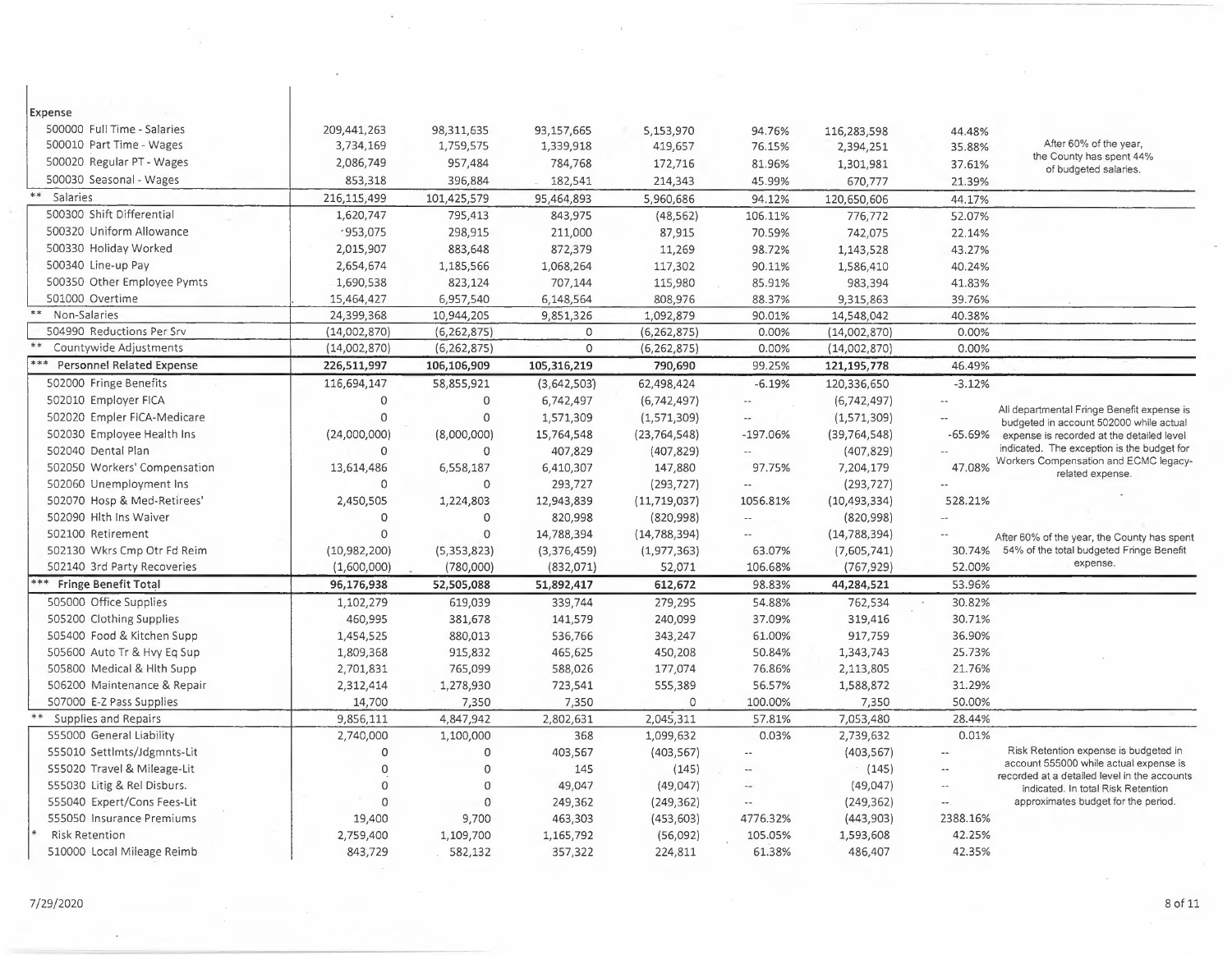| 510100 Out Of Area Travel                              | 450,033             | 298,216                 | 100,920            | 197,296              | 33.84%               | 349,113             | 22.42%  |  |
|--------------------------------------------------------|---------------------|-------------------------|--------------------|----------------------|----------------------|---------------------|---------|--|
| 510200 Training And Educat                             | 397,327             | 243,056                 | 181,889            | 61,167               | 74.83%               | 215,438             | 45.78%  |  |
| 511000 Control Board Expense                           | 504,000             | 289,500                 | 288,582            | 918                  | 99.68%               | 215,418             | 57.26%  |  |
| 515000 Utility Charges                                 | 2,326,306           | 1,404,213               | 1,457,859          | (53, 647)            | 103.82%              | 868,447             | 62.67%  |  |
| 516040 DSS Trng & Edu Pro                              | 1,540,178           | 770,089                 | 770,089            | 0                    | 100.00%              | 770,089             | 50.00%  |  |
| 530000 Other Expenses                                  | 3,659,624           | 1,115,705               | 718,590            | 397,114              | 64.41%               | 2,941,034           | 19.64%  |  |
| 530010 Chargebacks                                     | 1,498,744           | 749,372                 | 528,254            | 221,118              | 70.49%               | 970,490             | 35.25%  |  |
| 530030 Pivot Wage Subsidies                            | 3,005,146           | 1,334,825               | 1,350,850          | (16, 025)            | 101.20%              | 1,654,296           | 44.95%  |  |
| 545000 Rental Charges                                  | 9,235,992           | 4,367,368               | 3,993,746          | 373,622              | 91.45%               | 5,242,246           | 43.24%  |  |
| Other                                                  | 26,220,479          | 12,264,176              | 10,913,893         | 1,350,282            | 88.99%               | 15,306,586          | 41.62%  |  |
| Non Profit Agency Subsidy                              | 20,281,390          | 12,054,447              | 12,054,447         | 0                    | 100.00%              | 8,226,944           | 59.44%  |  |
| Professional Srvs Contracts a                          | 38,440,498          | 17,414,063              | 16,221,191         | 1,192,872            | 93.15%               | 22,219,307          | 42.20%  |  |
| 516050 Dept Payments-ECMCC                             | 7,022,527           | 4,421,906               | 4,176,452          | 245,455              | 94.45%               | 2,846,076           | 59.47%  |  |
| 516051 ECMCC Drug & Alcohol                            | 405,331             | 206,585                 | 198,747            | 7,838                | 96.21%               | 206,585             | 49.03%  |  |
| <b>ECMCC Payments</b>                                  | 7,427,858           | 4,628,491               | 4,375,198          | 253,293              | 94.53%               | 3,052,660           | 58.90%  |  |
| 516060 Sales Tax Loc Gov 3%                            | 261, 125, 483       | 146,468,346             | 146,468,345        | 0                    | 100.00%              | 114,657,138         | 56.09%  |  |
| 516070 Flat Dist from 1%                               | 12,500,000          | 12,500,000              | 12,500,000         | $\mathbf 0$          | 100.00%              | 0                   | 100.00% |  |
| 520030 NFTA-Share Sales Tax                            |                     | 9,433,493               |                    | $\circ$              | 100.00%              | 7,460,904           | 55.84%  |  |
| Sales Tax to Local Government                          | 16,894,397          |                         | 9,433,493          | 0                    | 100.00%              |                     | 57.97%  |  |
|                                                        | 290,519,880         | 168,401,839             | 168,401,838        |                      |                      | 122,118,042         | 54.62%  |  |
| Contractual                                            | 456,328,128         | 251,379,306             | 249,233,808        | 2,145,498            | 99.15%               | 207,094,320         |         |  |
| 561410 Lab & Tech Eqt                                  | 3,066,312           | 1,934,293               | 1,455,762          | 478,531              | 75.26%               | 1,610,550           | 47.48%  |  |
| 561420 Office Furn & Fixt                              | 462,646             | 340,541                 | 162,254            | 178,287              | 47.65%               | 300,392             | 35.07%  |  |
| 561430 Bldg Grs & Hvy Eq                               | 13,000              | 10,000                  | 6,631              | 3,369                | 66.31%               | 6,369               | 51.01%  |  |
| 561440 Motor Vehicles                                  | 117,797             | 68,287                  | $\Omega$           | 68,287               | 0.00%                | 117,797             | 0.00%   |  |
| Equipment                                              | 3,659,755           | 2,353,121               | 1,624,648          | 728,473              | 69.04%               | 2,035,108           | 44.39%  |  |
| 559000 County Share - Grants                           | 6,537,478           | 1,162,208               | 1,107,630          | 54,578               | 95.30%               | 5,429,848           | 16.94%  |  |
| 570020 Interfund - Road                                | 15,640,155          | 6,779,552               | 5,491,144          | 1,288,408            | 81.00%               | 10,149,011          | 35.11%  |  |
| 570025 InterFd Co Share 911                            | 4,307,552           | 1,757,264               | 1,764,505          | (7, 241)             | 100.41%              | 2,543,047           | 40.96%  |  |
| 570030 Interfund-ECC Sub                               | 17,724,317          | 17,724,317              | 17,724,317         | $\circ$              | 100.00%              | $\mathbf 0$         | 100.00% |  |
| 570050 InterFund Trans-Cap                             | 1,559,660           | 250,000                 | 250,000            | $\circ$              | 100.00%              | 1,309,660           | 16.03%  |  |
| 575000 Interfnd Exp Non-Sub                            | 127,000             | 0                       | $\mathbf 0$        | $\Omega$             |                      | 127,000             | 0.00%   |  |
| 575040 I/F Expense-Utility                             | 3,237,874           | 1,440,277               | 1,366,438          | 73,839               | 94.87%               | 1,871,436           | 42.20%  |  |
| 570035 IF Tran-COVID-19 Res                            | 29,000,000          | $\mathbf 0$             | $\circ$            | $\circ$              | --                   | 29,000,000          | 0.00%   |  |
| Interfund Expense                                      | 78,134,036          | 29,113,618              | 27,704,033         | 1,409,585            | 95.16%               | 50,430,003          | 35.46%  |  |
| 910200 ID Budget Services                              | $\Omega$            | $\mathbf 0$             | $\Omega$           | $\Omega$             |                      | $\circ$             |         |  |
| 910600 ID Purchasing Srv                               | (209, 725)          | (104, 863)              | (94, 945)          | (9,918)              | 90.54%               | (114, 780)          | 45.27%  |  |
| 910700 ID Fleet Services                               | (2,057,326)         | (1,028,663)             | (632,010)          | (396, 653)           | 61.44%               | (1,425,316)         | 30.72%  |  |
| 911200 ID Comptroller's Srv                            | $\Omega$            | $\circ$                 | $\circ$            | $\circ$              | $\ddot{\phantom{a}}$ | $\mathbf 0$         |         |  |
|                                                        | $\Omega$            | $\circ$                 | $\Omega$           | $\circ$              |                      | $\circ$             |         |  |
| 911400 ID District Atty Srv                            |                     |                         |                    |                      |                      |                     |         |  |
| 911490 ID DA Grant Srv                                 |                     |                         |                    |                      | 52.65%               | 18,419              | 26.32%  |  |
| 911500 ID Sheriff Div. Srvs                            | 25,000<br>$\Omega$  | 12,500<br>$\Omega$      | 6,581<br>$\Omega$  | 5,919<br>$\mathbf 0$ |                      | $\circ$             |         |  |
|                                                        |                     |                         | $\Omega$           |                      |                      | 0                   |         |  |
| 911600 ID Jail Mgt. Service                            | $\circ$             | $\mathbb O$             | $\theta$           | $\mathbb O$          | $\overline{a}$       |                     | $-$     |  |
| 912000 ID DSS Service                                  | $\mathbf 0$         | $\circ$                 |                    | $\mathbf 0$          |                      | 0                   |         |  |
| 912215 ID DPW Mail Srvs<br>912220 ID Build&Grounds Srv | (9,084)<br>$\Omega$ | (4, 542)<br>$\mathbf 0$ | (3,674)<br>$\circ$ | (868)<br>$\circ$     | 80.88%               | (5, 410)<br>$\circ$ | 40.44%  |  |

 $\label{eq:2.1} \frac{d\mathbf{r}}{d\mathbf{r}} = \frac{1}{\sqrt{2\pi}}\left(\frac{d\mathbf{r}}{d\mathbf{r}}\right)^2 \mathbf{r}^2 + \frac{1}{2}\left(\frac{d\mathbf{r}}{d\mathbf{r}}\right)^2.$ 

 $\sim 10^{11}$  km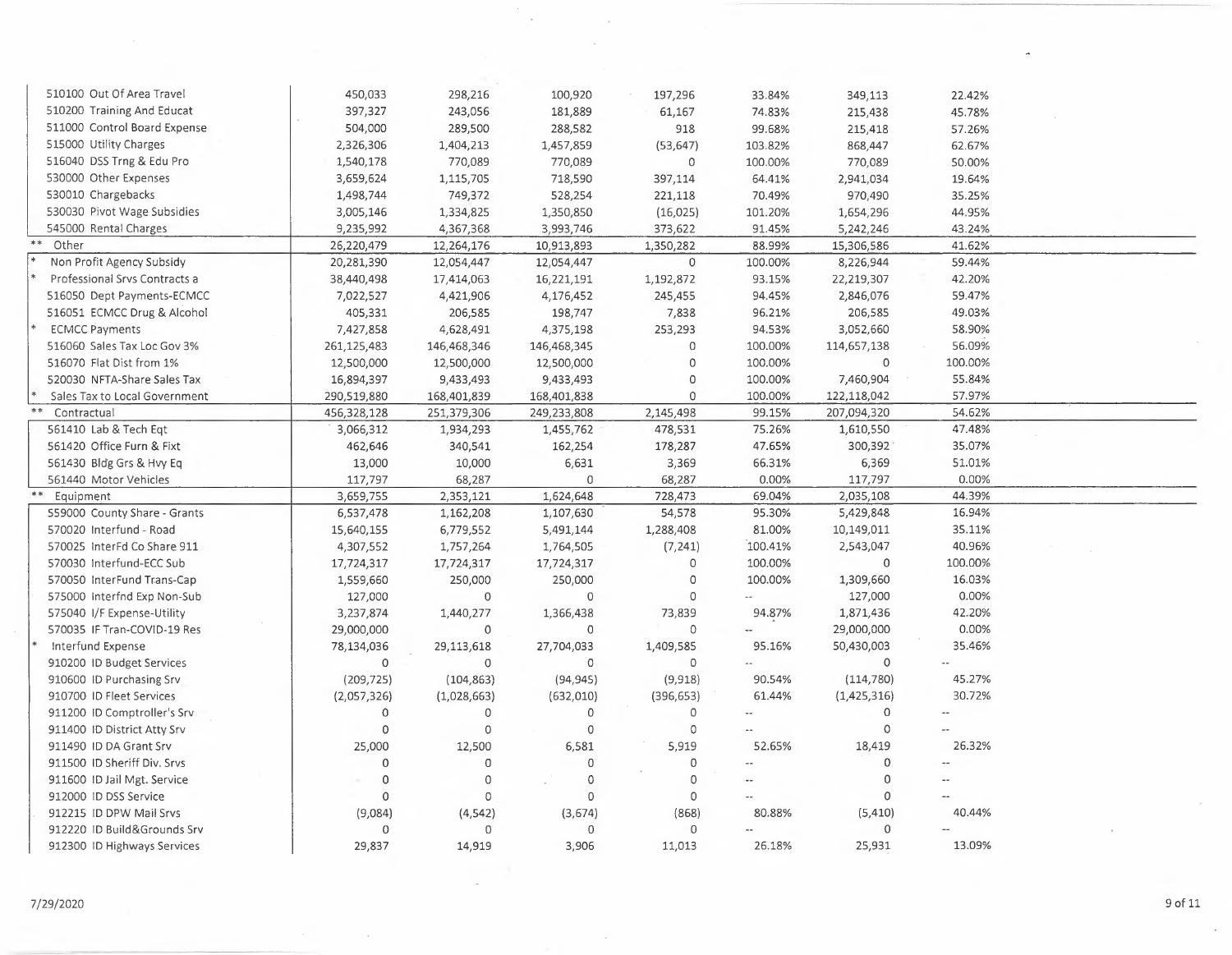| 912400 ID Mental Health Srv  |             |             |           |            |            |               |                        |
|------------------------------|-------------|-------------|-----------|------------|------------|---------------|------------------------|
| 912420 ID Forensic MH Srv    |             |             |           |            |            |               |                        |
| 912520 ID Youth Deten Srvs   |             |             |           |            | --         |               |                        |
| 912530 ID Youth Bureau Srvs  |             |             |           |            |            |               | $\qquad \qquad \cdots$ |
| 912600 ID Probation Services |             |             |           |            |            |               |                        |
| 912700 ID Health Services    | (18,094)    | (9,047)     | (39, 671) | 30,624     | 438.50%    | 21,577        | 219.25%                |
| 912730 ID Health Lab Srv     | (17, 355)   | (8,678)     | 9,591     | (18, 269)  | $-110.53%$ | (26, 946)     | $-55.27%$              |
| 912740 ID Med Ex Services    |             |             |           |            |            |               |                        |
| 913000 ID Veterans Services  |             |             |           |            |            |               |                        |
| 914000 ID CW Accts Budget    | (19, 753)   | (12, 738)   | (7,800)   | (4,938)    | 61.23%     | (11, 953)     | 39.49%                 |
| 916000 ID County Attny Srv   | (74, 347)   | (37, 174)   | (37, 174) | 0          | 100.00%    | (37, 173)     | 50.00%                 |
| 916200 ID Env & Plan Srv     | (79, 372)   | (39, 686)   | (34, 674) | (5,012)    | 87.37%     | (44, 698)     | 43.68%                 |
| 916300 ID Senior Services    |             |             |           |            |            |               |                        |
| 916390 ID Senior Srvs Grant  | 24,006      | 12,003      | 10,076    | 1,927      | 83.95%     | 13,930        | 41.97%                 |
| 916400 ID Parks Services     | (58, 474)   | (29, 237)   | (14, 533) | (14, 704)  | 49.71%     | (43, 941)     | 24.85%                 |
| 916500 ID CPS Services       |             |             |           |            |            |               |                        |
| 916700 ID Emergency Services |             |             |           |            |            |               |                        |
| 916790 ID Emerg Srvs Grant   | 99,640      | 49,820      | 18,944    | 30,876     | 38.02%     | 80,696        | 19.01%                 |
| 942000 ID Library Services   | 195,533     | 97,767      | 51,033    | 46,734     | 52.20%     | 144,500       | 26.10%                 |
| 980000 ID DISS Services      | (1,970,859) | (1,001,054) | (852,940) | (148, 114) | 85.20%     | (1, 117, 919) | 43.28%                 |
|                              |             |             |           |            |            |               |                        |